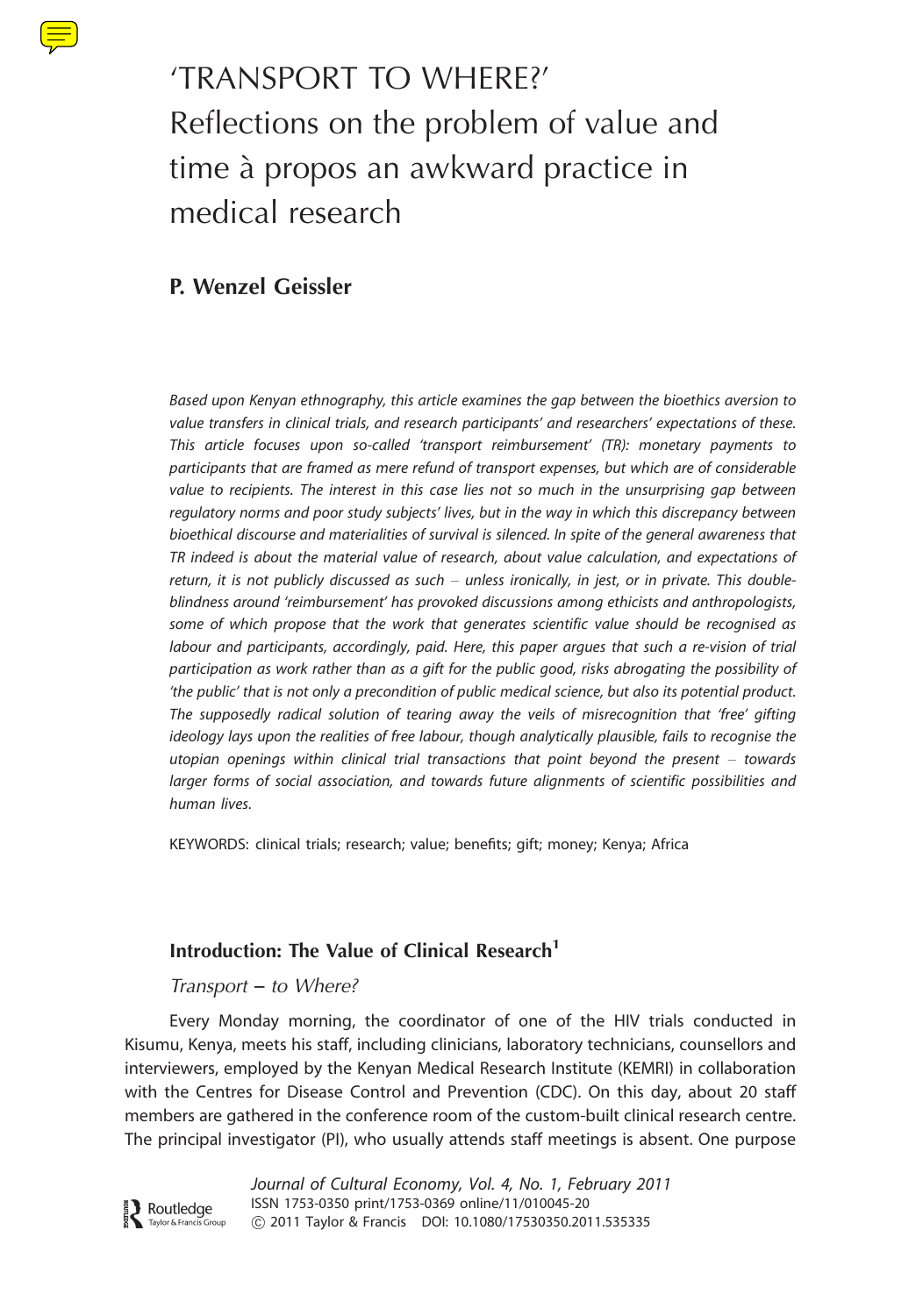of the meeting is to discuss encounters with specific trial participants. A clinician reports about a pregnant participant who asked for transport to the clinic because she felt unwell and could not walk. After she was taken to the clinic by taxi, she asked for 'transport reimbursement'. When the clinician told her that she could only have the taxi fare or reimbursement, she responded that she would then come on foot anyway. The case provokes lively discussion, in which the majority of staff members advocate to pay both for the taxi and for transport reimbursement.

When the clinician concludes: 'She was not really sick. She could walk ...', a female field staff objects: 'You can't do this. She is pregnant, she maybe cannot walk! Do you still want her to walk all the way in order to get the reimbursement?'. Another male clinician interjects: 'We have to look at the ethics. We should not be seen as coercive, and we must not set a precedent'. The female colleague retorts: 'Now who will see this?'. Patiently, the second clinician continues: 'Transport reimbursement is supposed to take care of her transport. Now if you give her taxi [fare] and then you still pay her transport reimbursement, this is transport to where? If I still pay her, what shall I then call this?'. 'Transport reimbursement!!' retorts the female staff, supported by laughter and nodding from other staff members. The clinician pauses and resigns, proposing to take the matter up with 'the powers that be', the PI. Everybody including the clinicians laughs. No further action is taken.

On this rare occasion, the problem of TR was made explicit, for a moment, before being covered again by terminological rigour combined with mirth and irony. For a moment the gap between names and things was opened, but it was quickly closed again, understandably because nobody present, nor the 'powers that be' can resolve it. In this paper, I do not want simply to denounce this discrepancy between rules and materialities, but take it as a point of departure to reflect about transactions of value in clinical research in HIV trials in Africa. The rhetorical question posed in this exchange: 'transport to where?' orientates my enquiry, as I will suggest that one important function of value transfers like transport reimbursement, pharmaceutical treatment, blood specimens or clinical data, intertwined with the more immediate fulfilment of vital needs, is to propose emergent collectives, to evoke futures, seek direction and indeed transport towards better lives. I shall return to these questions at the end of my essay.

#### The Ethics and Politics of Bioscientific Value

Medical research is a productive process, which involves the expenditure of effort  $$ time, discomfort, movement, risk  $-$  and generates, like all work, value. Recently, bioscientific value, and the work in which it is generated, have received attention from anthropologists and bioethicists who  $-$  from different institutional and political viewpoints  $-$  emphasise the political, economic and practical challenge that this value poses, at this historical juncture, and in particular in economically deprived regions (for ethicists see e.g. Dickert & Grady 1999, Lemmens & Elliott 1999, Anderson & Weijer 2002, for anthropologists see Petryna 2005, Rajan 2006, Hayden 2007, Cooper 2008). The discussion includes traditional bioethicists who insist on the 'social value' of scientific knowledge and reject consideration of individual interests and profit, those who propose value-distribution through 'benefit sharing', others who denounce the privatised value of pharmaceutical research and uphold the virtues of the nation-state, and those who propose to resolve matters by re-evaluating research participation as paid 'clinical labour'.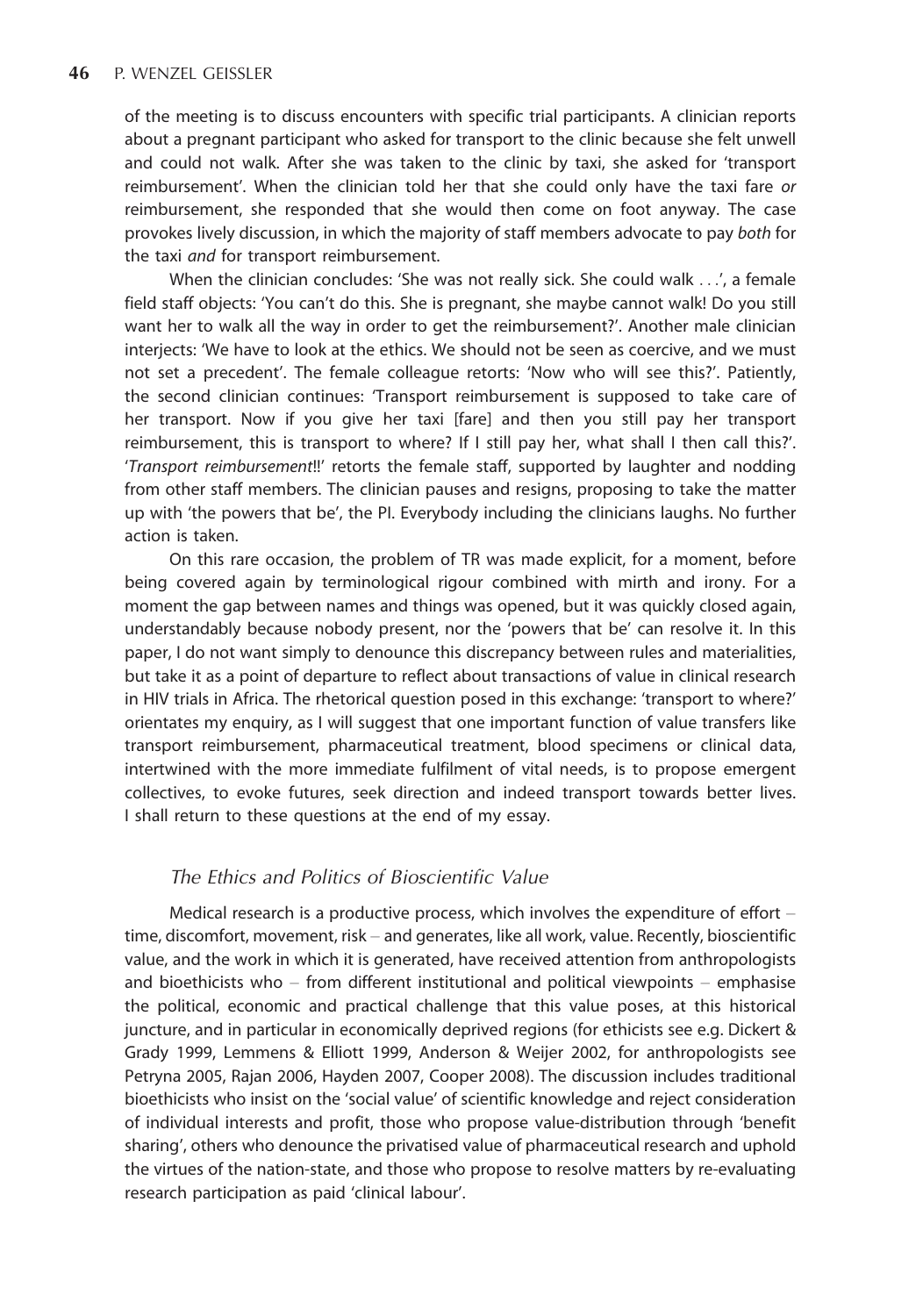This paper speaks to this discussion by examining the practice of 'transport reimbursement' - small financial payments to trial participants on the occasion of their participation in clinical or data collection procedures. These are part of most medical research settings; I will discuss them in relation to HIV research conducted in Kisumu, Kenya, in collaborations between KEMRI and its main overseas collaborator, CDC.<sup>2</sup> I draw upon interviews, conversations and observations with research participants and staff during long-term ethnographic fieldwork among the 'trial community' (Geissler & Molyneux 2010) of a scientific study evaluating an innovative regime of maternal triple anti-retroviral prophylaxis from late pregnancy through six months of breastfeeding for the prevention of mother-to-child transmission of HIV (PMTCT). $3$  The trial lasted from 2003 to 2009, and involved over 500 young women, who were recruited from antenatal care centres upon their diagnosis as HIV positive. The women and their babies were followed for up to two years after delivery. Most of them lived at the beginning of the study in the city of Kisumu, but many moved during the follow-up between city and rural areas, reflecting the instability of many young women's lives in Western Kenya today. In spite of the practical difficulties arising from this mobility, the trial lost few participants. The study showed that the relatively inexpensive experimental regime could reduce mother-to-child HIV transmission to less than one fifth of the rate that one would have expected under standard medical procedures in the area; indeed, the rate of transmission at birth was only little higher than what would be the case in developed country medical settings (Thomas et al. 2008).

I will show that the financial transactions called 'transport reimbursement' are generally understood not as reimbursement  $-$  that is, zero-sum transactions  $-$  but as net value transfers, and that all members of the 'trial community'  $-$  study participants and the people they live among, research staff and scientists  $-$  are aware of this. The term 'transport reimbursement', I argue, attempts to render invisible the value of these transactions, responding to regulatory objections to payments or what bioethicists refer to as '(undue) inducement'. The discrepancy between the nature of the payments and the term by which they are referred to is so obvious to the actors that the traditional revelatory gesture of the social scientist  $-$  showing how things 'really' are  $-$  is void. Instead, speaking about the un-spoken materiality affords an opportunity to prise open the transactions of value in transnational clinical trials, both in view of finding more transparent and negotiable practical solutions, and in order to rethink the political project of public health science, beyond the alternatives of ethics and economy, gift and exchange.

I am in principle sympathetic to the motives of those who argue that understanding trial participation as labour and not as a gift  $-$  and thus of reframing reimbursements as wage payments  $-$  would open up a space for claims and contestation and thus political opportunities in the pursuit of justice. I will nevertheless argue in favour of retaining the notion of the gift, albeit not in the sense of the 'free gift' that underlies many bioethical notions of voluntariness and altruism, but in the relational and open temporal sense supported by anthropological theories of the gift, and by observations about trial participants' motivations in Kenya and other African research sites. While both the liberal notion of autonomous choice and voluntariness and the idea of free labour focus upon the individual and the here-and-now of a value transaction, a broader rendering of gift relations might alert our sensitivities to the potential collectivities and aspired-to futures what anthropologists recently have also discussed as emergent 'citizenship(s)' (see Whyte  $2009$ ; see below) – which are referred to as well as produced by clinical trial engagements,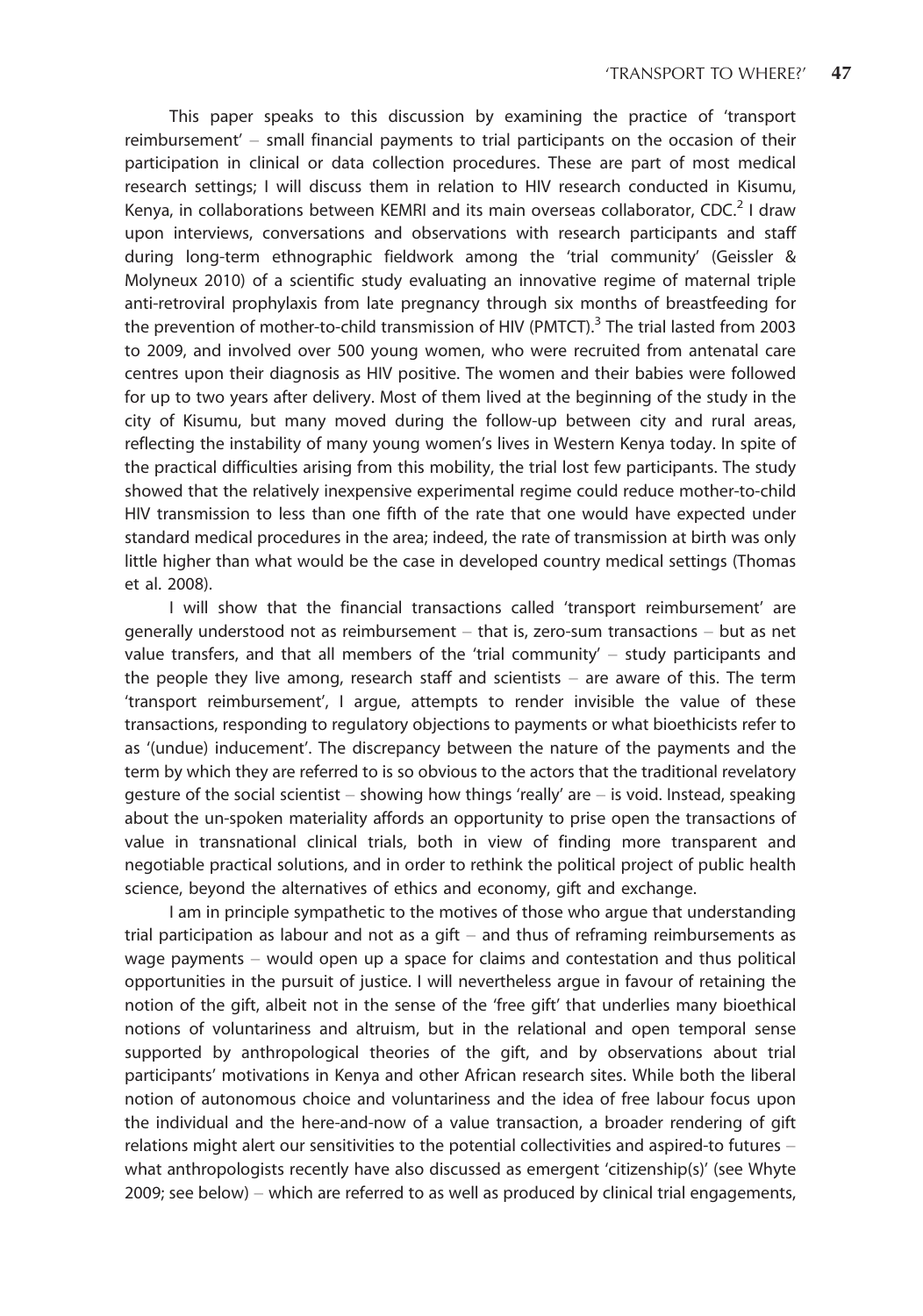and thus return us to the political promise and responsibility of public health, as in producing health and engendering publics.

#### Transport Reimbursement - Invisible Value

'We Don't Pay ...'

Practices and discussions as well as silences around 'transport reimbursement' (TR) concretise the problem of value, faced by transnational research in the current historical and political-economic moment. Almost all over Africa, medical research budgets contain a line on 'transport reimbursement', which is supposed to cover trial participants' fares to the clinic, for study procedures or medical care. Since in most economically deprived settings, receipts for transport are hard to get (or all too easy to obtain), TR is often based on fixed rates specific to a site or a particular trial. Rates vary between collaborative sites and sometimes between research groups and projects in one site, usually ranging from  $£2$ to £5 in African research sites outside South Africa.

Transport reimbursement is one of many transfers of material value to individual study participants, which, in the Kenyan context, may include medical treatment and pharmaceuticals, food, bars of soap, bed nets and water containers and other health enhancing commodities. TR is distinguished from these by being monetary, which makes it particularly problematic to bioethicists sharing a broadly 'western' understanding of money as abstract, calculative and individuating (see e.g. Maurer 2006). A bar of soap, a cinema ticket or a project party can here more easily be construed as a gift because none of them is vitally necessary, and the first has additional legitimacy because of its health impact. Such gifts are often referred to in the trial context as 'a thank you', rather than as an 'incentive'. By contrast (general purpose) money is, in this tradition, not suitable as a gift or 'thank you' because it is convertible and invites calculation and notions of economic exchange.

As money may easily be confused with 'payment', regulatory ethics guidelines insist that monetary transactions should be a mere prevention of cost; the sum of transport fare and reimbursement is assumed to be zero; no personal gain should be incurred. In most transnational research sites in Africa that adhere to 'Good Clinical Practice' (GCP) and international ethics quidelines, $4$  net monetary benefits for participants  $-$  'incentives' or even 'payments' - would be considered 'undue inducement' contrary to the spirit of voluntariness, and they would not be given approval by the Institutional Review Boards (IRB) that assess project ethics. Similarly, IRB approval can be denied if the proposed TR, which increasingly has to be specified on the research protocol and information materials, is considered too high, constituting 'coercion' of poor participants. In accordance with these conventions and with written study documents, if TR is discussed among trial staff or with participants, mentioning of 'payment', as in 'how much do you pay your participants?' is likely to be rebuked by a 'we don't pay'. I will return to the irony that often accompanies this statement.

Reimbursement and voluntarism are flip sides of one coin: the notion of reimbursement safeguards the freedom of voluntariness, in the sense of individual choice. According to this logic, to maintain the moral value of autonomy, and to protect participants from the force of resource-rich research institutions, transfers of material value, notably money, to them are avoided or kept minimal. While this is the argument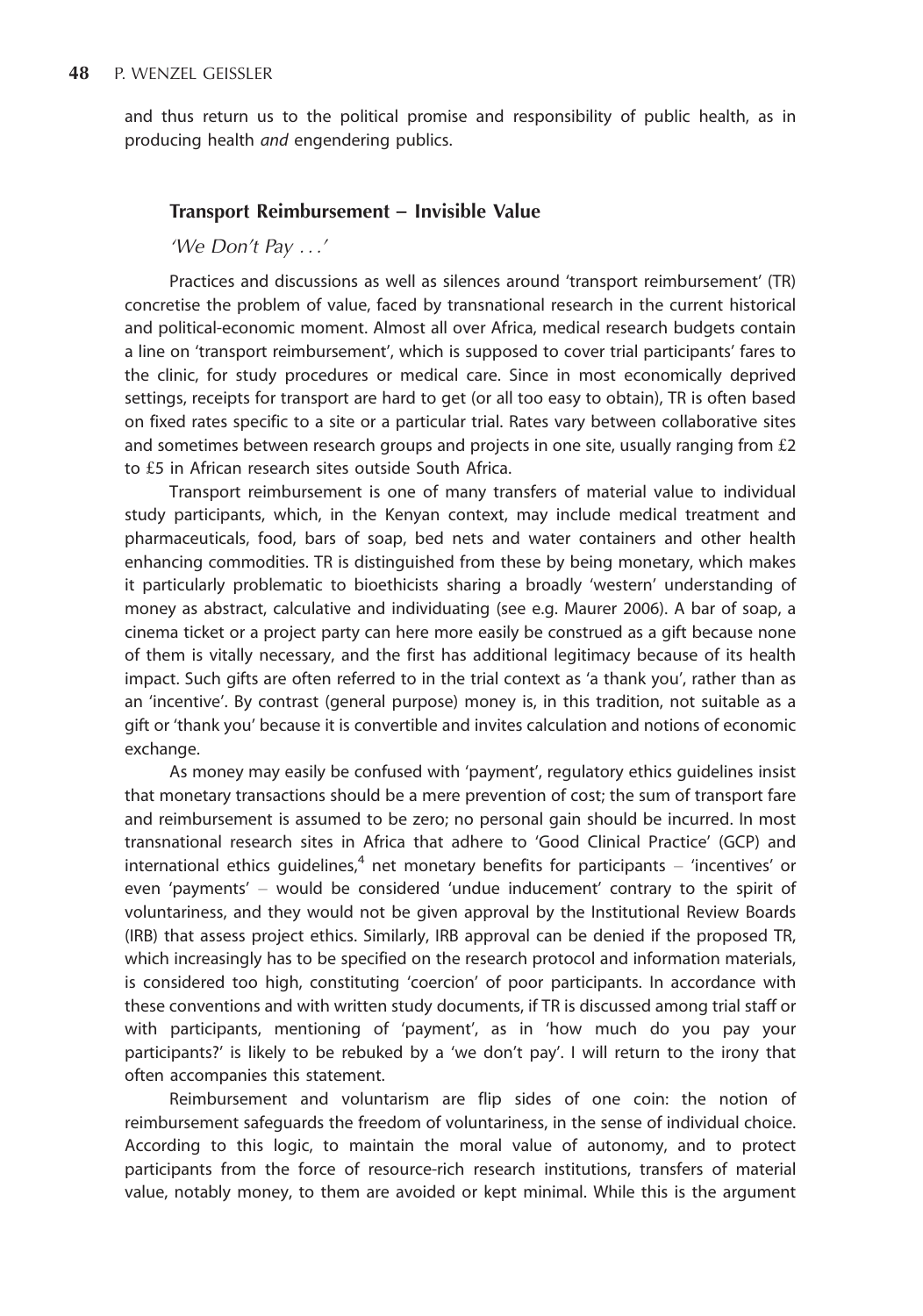behind ethics rejections of 'inducement', one could argue that the notion of 'voluntariness', understood as autonomous choice without material entanglements, is less than straightforward under conditions of extreme poverty  $-$  in the words of one scientist in our study 'a bit of a middle/upper class luxury' - and that one should instead explore concepts such as 'responsibility' or, in medical terms 'care', as a frame for ethical scientific engagement. I will return to this.

#### Do we Have <sup>a</sup> Standard Operating Procedure?

In the HIV prevention trial we followed, the project protocol from 2003 contains no details about TR. The fact sheet for prospective participants states under 'benefits' that: 'Neither you nor your baby will be paid for being in this study. But you will receive money to pay for your transport', and, under the heading of 'costs', that: 'there is no cost to you or your baby for the study drugs, study clinic visits, physical exams, transport to study clinic visits, lab tests for the study, or for your delivery at the hospital'. An attached sub-study protocol specifies: 'Participants will be reimbursed transport according to standard ... guidelines already described in the main study protocol. For their time, sub-study participants, like all KEMRI/CDC participants will receive a bar of soap'. The distinction made here between monetary reimbursement and soap as appreciation of time underscores the careful hedging of monetary transfers. Neither of the protocols actually specifies amounts, presumably based on the assumption that actual transport expenses simply will be refunded. $5$ 

When the PI, after the end of the study, tried to find us some documentation of reimbursement rules and asked his staff for the 'standard operating procedure' (SOP), no such document existed, although trial practices had been regulated in great detail by specific SOP's. The staff member who had been in charge of reimbursements explained retrospectively: 'We did not have an SOP for transport reimbursement. The initial figure of 100/- was arrived at from [a preceding] study [in the same site]. After a while due to the amount of time mothers spent in the clinic it was agreed that we increase the figure by 200/- to compensate for the time they took in the clinic' (K29; email, 4 May 2010). This change of rates, motivated partly by the realisation that some women travelled longer distances, and partly by the long time the study procedures took, was recorded in staff meeting minutes, which were the only official written document concerning TR rates for this study: 'scheduled visits participants will receive Ksh.300 [up] from Ksh.100' and, 'participants will start receiving Ksh.300 on enrolment' (Minutes K, August 2006). These decisions were taken by research staff and the PI based on practical experience and personal judgement, joint deliberation and improvisation in a setting where even the most mundane research procedures were fixed in written SOPs.<sup>6</sup> Part of the motivation behind the threefold increase of the rate was to provide some payment over and above the actual transport fare (which at the time was about 50 Ksh for most distances within Kisumu), as underlined by the provision, in the same minutes, that for 'those who come from far Ksh.200 will be added on the rates they receive'. Nevertheless it was termed recall the opening scene of this essay  $-$  'transport reimbursement'. Moreover, the additional 200 shillings were only to be paid for visits to the clinic relevant to the study, whereas 'unscheduled visits' due to sickness were only compensated by the old rate of 100 shillings, based on the assumption that those who attend the clinic for health reasons already receive a benefit and do not need further incentive. As the PI recalled: 'There was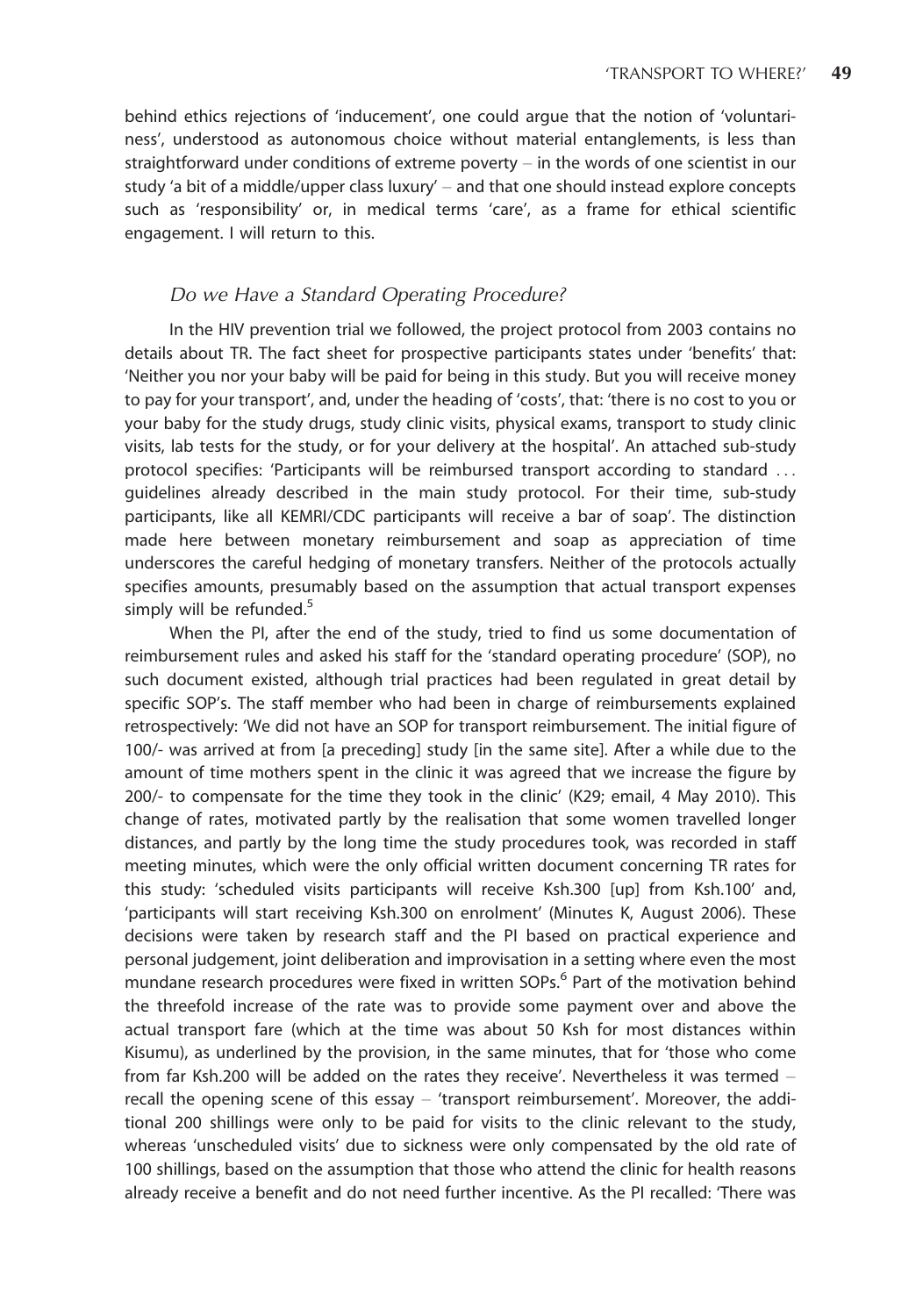quite a bit [of] abuse going on with sick visits ... we figured we were already providing care for the sick visit, so perhaps we could compensate a little bit less for transport' (C26.3).

Between 2003 and 2009, transport reimbursements were regularly paid to over 500 participants. The amount paid was based on the considerations discussed by the study team, which were not recorded or reported as they arose in everyday practice. The PI recalled the discussions with study staff:

Well, ... it is fair to say for someone who walked, it covered more than their transport, literally their transport reimbursement. [...], there was another rationale there ... we were setting it perhaps at the minimum wage? Which was about 250, so we were slightly above minimum wage. I think just to compensate ... they may be there for a long time, so ... they might have been, could have been, working, ... to compensate. And we did, for women who came a long way and brought a receipt, we compensated even over and above [the actual rate]. (C26.3)

This PI was particularly open about his considerations, and the potential ethical issues involved  $-$  'I mean its a fine balance, you know, to sort of compensate people for their time, sitting in a matatu [minibus]  $\dots$  without being coercive' (C26.3) – and he repeatedly encouraged us to study TR, which he, like other colleagues, found a rather awkward concept. Similar themes emerged in conversation with other PI's and study coordinators, who were struggling with the task of setting an adequate rate, aware of global ethical norms as well as participants' needs and the requirements of trial management. Some said they had used an assumed minimum wage as a standard, others had added a token onto documented transport fees, others again had copied other research groups. One group had resorted to transporting participants themselves, avoiding ambiguities. Underneath the seeming obviousness of the concept of 'reimbursement' many other considerations were at play and informally negotiated. These included questions of justice and ethics, and personal commitment to provide some help for poor study subjects, but also budgetary constraints, competition with other groups for participants, and concerns with recruitment rates and participant retention.

#### Value Appreciated, Acknowledged and Hidden Again

#### Receiving Reimbursements: 'But <sup>I</sup> am Paid'

Much as the notion of payment, and of monetary value, is avoided in official trial documents, study participants perceive these transfers not as mere reimbursements. That they value the additional cash is unsurprising in a place where, for most people, a day's manual labour would earn  $100-200$  Ksh  $-$  an amount that could pay for one substantial family meal – in a situation of generalised unemployment, rising food prices and unstable food production, where opportunities to earn even such modest amounts are scarce.

Participants expect, at least after some time in a project, reimbursement attached to every trial activity, usually even if they had no actual transport expenses or when a research team had come to visit them to collect data or conduct an interview. All participants expected some amount over and above their actual expenses  $-$  'they don't give you the exact transport, you are just given, so it really helps' (KP8)  $-$  and many were aware of the 200 shillings excess that had emerged from the deliberations above. The amount of cash that the participants took home within a given period of time varied slightly, depending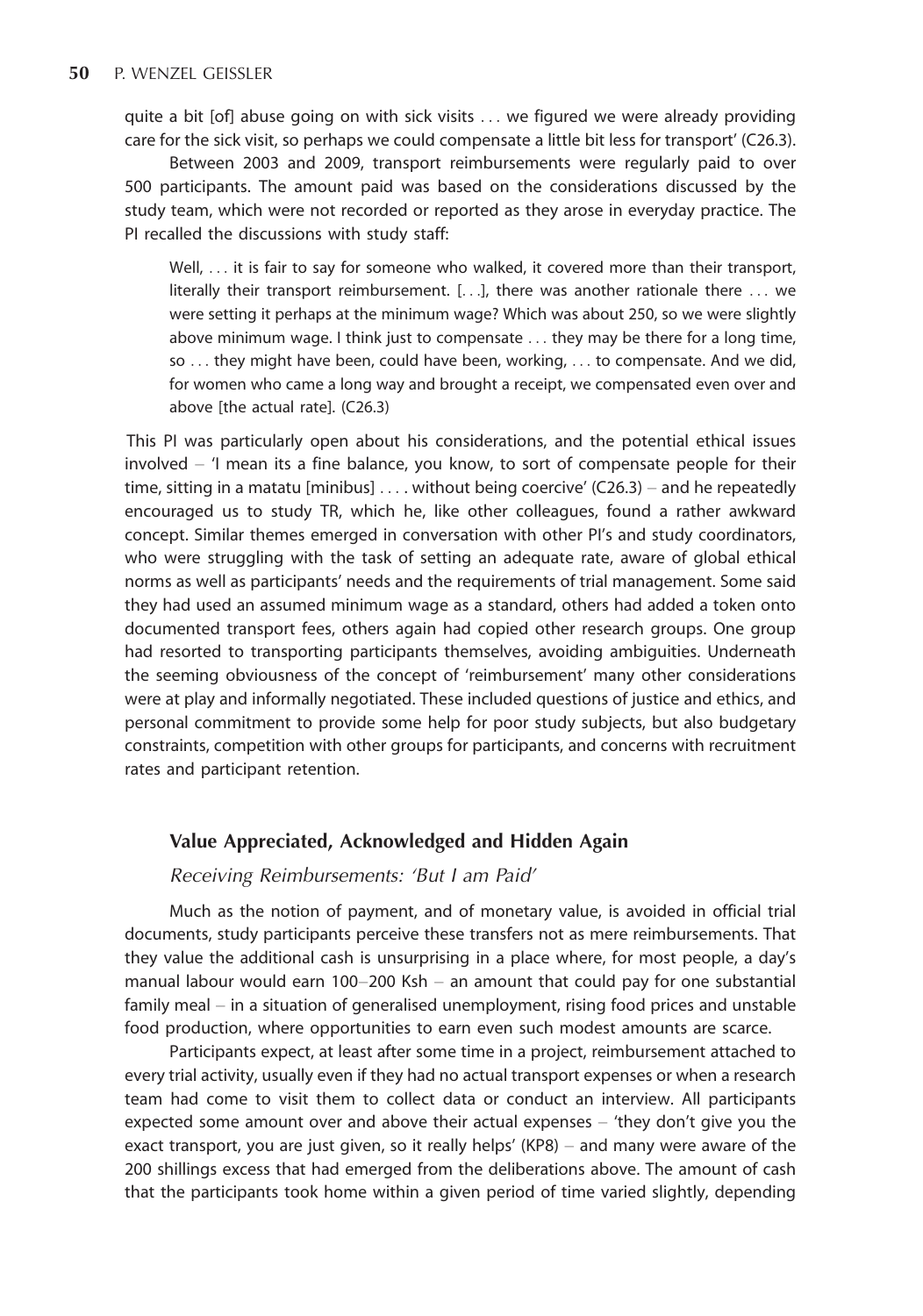upon the number of clinic visits and the actual transport expenses; but all mothers appreciated the money, and praised CDC's 'generosity' (lit. 'wide hand', bade lach (KP18)), embodied by the PI, whom they referred to as the 'owner/father of the clinic' (wuon clinic) or the leader of the study (jatend [study]), and the attentive and generous KEMRI staff.

Even medical care and pharmaceuticals, probably the most important transfer of material value, was discussed by participants in monetary terms, when medical procedures such as deliveries were converted into costs: '[The study] was there to pay money: 80,000 [for a complicated delivery]! ... [That] they paid all that money made a big difference ... I would have been alone  $-$  all these thousands, where would I get them from in a month or two? I would be searching for donations from relatives but they would not have been enough. [...] Before you are booked for theatre you search the doctor's fee, 5000; it has to be there. If it is not, you have to search a relative who is working, to submit his payslip, ... and then his salary goes to the doctors. [...] Then the hospital bill; until the bill is paid, [you cannot leave] ... there is a ward where women are detained [if you fail to pay your bill], so there is no way they can't pay' (KP4).<sup>7</sup> Participants who normally could scarcely afford public health care, were referred by the trial doctors to private hospitals, and were keenly aware of their prices. '[With the study] I wasn't using money on buying medicine or discharging the baby from the hospital. Otherwise, you must buy, when you want medicine you buy, you buy syringes, and also you have to pay when leaving; if you don't pay you don't leave, you stay there, I saw a big difference [as participant]' (KP21).

Several participants remarked upon the fact that the study not only liberated them of the cost of drugs - 'Even if I'm a little sick, they give me good medicine which can cost a lot of money if I go to buy it and this relieves (lit. 'frees') me (giketa thuolo)' (KP8) – but even used 'original drugs [brand packaged], not just drugs that are being sold ...' (KP14). While these conversions of care into money underline the participants' awareness of value and the inseparability of value and care, their desire to be treated with 'original' drugs also indicates that there is more than money to these considerations. The care bestowed by the study is also associated with higher levels of trust and reliability, and with wider, global medical connections, for example to multinational pharmaceutical companies, and the technical standards maintained by the ISO certified research laboratory. Thus, while value calculations permeate social engagements of the trial, this does not prevent them from being linked to wider notions of belonging and care. I will come back to that.

#### Covering Vital Needs

The cash obtained through trial participation is quickly converted into life sustaining food - 'something to swallow because, you know, we were breastfeeding, [...] so this money helped us a lot; we could have at least something to eat' (KP10); 'the money that we were given, these 200, was helping us all. When I leave Kisumu I carry something. Doesn't it help everybody? You can buy something for the baby, and you can cook something in your house, and people share; so people are happy' (KP15). While daily food needs were the priority, some participants increased the value of their reimbursement by investing it, as they travelled between home and clinic: 'the remaining fare [TR] made me join business; when I come to them I can go back with three or two pairs of shoes. I sell them higher than I bought them. The ones from this side have a bit of profit' (KP15). The small amounts of reimbursement money contributed to the women's, and their children's, lives under conditions of an economy of survival, where the means to satisfy one's vital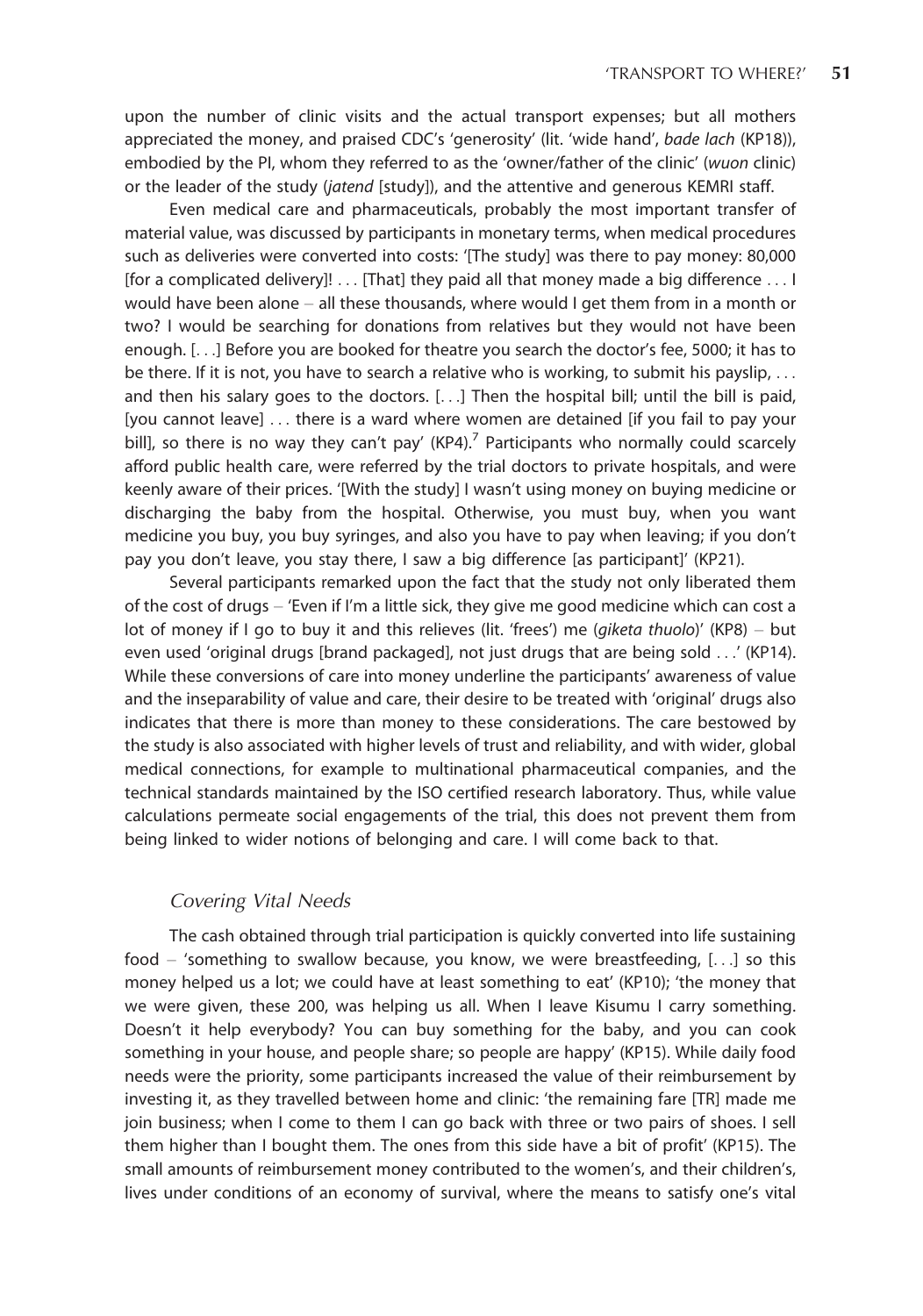needs have to be found anew, day after day. Many of them described not having access to cash and often not knowing in the morning how to buy supper. Many lived in rented accommodation (single rooms) which cost around 5-700 Kenyan shillings a month, and described a family meal as consisting of vegetables for 20 shillings cooked with tomatoes for 10 shillings, accompanied by maize porridge (in 2009, maize flour cost 120 shillings for 2 kgs). The scarcity of money in these women's lives, often controlled by husbands and relatives, was underlined by their quest for health care: 'when the child becomes sick, or when I am sick, I am in problems. I don't have money, I will not be treated. But then [with the study] I was just treated even if I don't have money' (KP9). 'Sometimes the baby is sick, you carry the baby for treatment; in the hospital you are prescribed expensive drugs but you cannot afford them at that time, so you leave the baby until the sickness becomes worse, and only then you get money to go and buy' (KP18).

Those who had moved out of the city since the beginning of the study to live with relatives experienced particular difficulties in obtaining even the money (at times less than one hundred shillings) needed to take a child to hospital in town. They had to borrow from neighbours and relatives, promising them to repay upon their return; or they walked, often for hours. For poor HIV positive mothers, the possibility of reaching the city or a hospital is about survival: 'If a child is sick or if I am sick, even when I am far, I can call them to come for me or I just go and they will pay the transport' (KP12). '[When I was told the study was over] I said ''what am I going to do?'' I had got used to Kisumu: when I'm sick I just looked for fare to go to Kisumu, and they treated me, or my child' (KP15). To have an institution pay for your transport when the need arises  $-$  'If you really need to go, it is always easy to borrow from a neighbour, because in the evening, he knows, you can repay [because he knows you are with CDC]' (KP10)  $-$  means here more than just a bus ticket; it is about remaining connected, to escape geographical and often social isolation, and to live.

The women's accounts underline their lack of reliable social networks: vain attempts to secure funding for medical bills from husbands or relatives, and narratives of sick husbands unable to contribute  $-$  'it was at night and my husband refused to give out money so that I go to hospital so what could I do, I just gave birth' (KP9)  $-$  and not least stories about lack of trust between the women and husbands, relatives and neighbours, whom they hid their HIV status from. While some participants lived in supportive marriage and kin relationships, many others gave a picture of a lonely struggle for their own, and their children's, survival: 'if I had not joined [the study], the way I later became sick, nobody would have treated me. I would have stayed in the house until I was yellow and there was nobody there to take me to the hospital' (KP8).

Under conditions of isolation (economically, and in kinship and gender terms, compounded by HIV status and stigma) it is not surprising that the women described their participation in an HIV research project in extremely positive terms: 'it is a good place, because they consider others ... these people are really willing to help me and I was happy with them' (KP1); 'they really care about the children. These [study] children of theirs, they really liked them' (KP4); 'they were happy people, they loved people, they loved us so much' (KP21); 'They were taking good care of us. [...] transportation, [...] food, tea when you are hungry, they were nice to us' (KP6). Money, conviviality and attachment were intertwined: 'like, sometimes I left my house before taking breakfast, so when they gave [breakfast] I say it is a good place because they consider others. Sometimes I could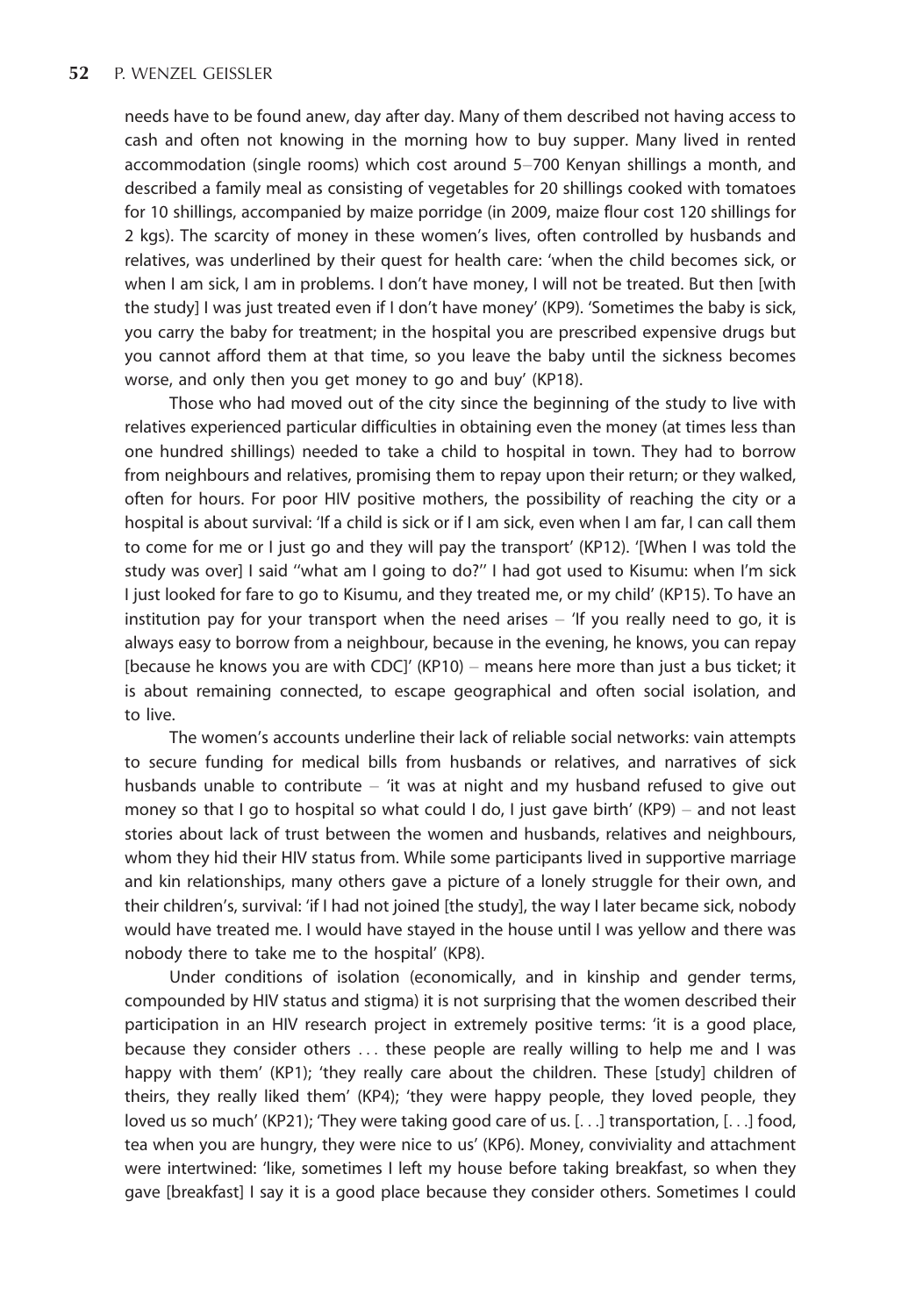use my transport to come from home, and they gave it back to me; I said it is a good place, these people are really there to help me and I was happy with them' (KP1).

Material transfers came with less tangible experiences of positive staff attitudes and new relations with both staff and fellow participants with whom they shared much time at the study clinic: 'they gave me ... encouragement, they are talking to you ... they don't just talk to you like that' (KP15); 'I was getting different teachings [... that] make your heart strong: my husband had left me then, but I said that we are many, I am not alone' (KP17). In particular, many mothers praised the knowledge they had gained 'knowledge on how I will continue living in good health, what I can do when I have a baby, the health of the child ...' (KP9) – 'a way of reasoning how one can live, with HIV' (KP12); 'exposure', as some of them called it, to new ways of thinking and living, enforced by a sense of encouragement and of being cared for. Often, the women summarised these experiences in terms of relief, if only temporarily, from the burden of everyday survival: 'I saw a lot of lightness [due to the fact that I am cared for]' (KP18); 'They really set me free' (KP8).

Although this trial was rightly hailed as a success, not just in terms of its scientific outcomes but also and especially in terms of the social relations it produced, these statements should not be read as illustrations of a happy-go-lucky trial community. While most mothers appreciated the good healthcare, some were unhappy with how they were treated. Among the many who were proud that they had prevented their children from being HIV positive, there were others who had lost their children or had to cope with HIV positive babies. Some disagreed with particular staff members, and about 50 women left the trial because of misgivings, or because they did not see the point. Twelve women had died of AIDS during the trial either because they had been recruited in an advanced stage, or because they could not adhere to treatment. Almost all remained desperately poor after the trial and continued to struggle for their daily needs and for health care from insufficient public institutions. What these quotes do suggest, however, is that material transfers, knowledge, conviviality and relatedness were intertwined in their experience. Economy, epistemology and morality were here not separate, even antagonistic domains, but mutually dependent and reinforcing each other. 'Being with' the study and the institution conducting it – 'being with KEMRI' or 'with CDC', as people in Kisumu often say about trial participants as well as staff  $-$  implies a broad sense of attachment. Even if this sort of belonging may not always be achieved or lasting, it appears that people who participate in trials experience or at least seek a broader sense of association beyond attaining immediate personal material fulfilment of needs. Monetary transactions and other transfers of material value are experienced as part of wider connections and collectives, larger possibilities and hopes.

#### Giving Reimbursement: 'This Can Now Help You'

That poor participants consider reimbursements as valuable is not surprising. However, as the opening scene of this essay showed, research staff and scientists have equally few illusions about the value transfers involved in TR. Many women described how staff had encouraged them to use the money to buy food for the family  $-$  'They were giving me four hundred, and told me that if I alight [from the bus] I can buy for the children things to eat' (KP8). They stressed how staff had carefully considered their situation and made clear that a proportion of the reimbursement was intended as a gift: 'She [said]: ''I know it is hell for you, if we make you stay here up to evening, and then you come with nothing to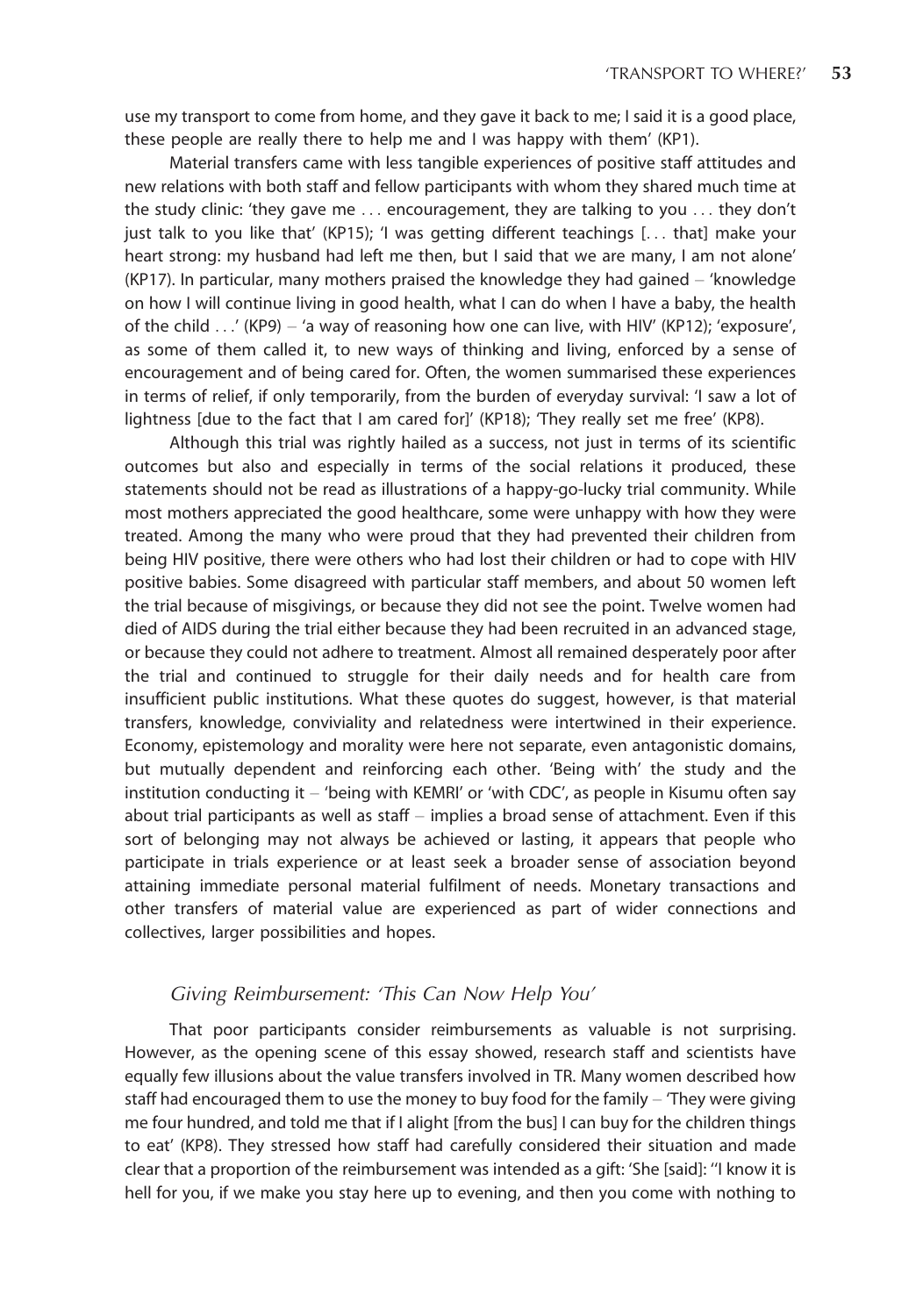your house. So how much will you want us to give you, how much do I write for you?'' So we calculated it [...] and she said [...] "I decided to write three sixty so that sixty shillings is for your [vegetables] when you reach your house, [...] you can buy some tomatoes and some greens you have where to start"  $-$  so that is why I was given that' (KP10). The boundary between reimbursements and gifts was further blurred by the fact that many staff members, when faced with particular situations, seem to have extended the official reimbursements with small personal gifts of money. Thus, most follow-up staff who visited participants in their homes reported that they occasionally had given mothers small sums of money to buy food for their children. 'Being with' a study created a collective  $-$  if temporary, unstable, fragmented  $-$  out of mutual claims and responsibilities.

Staff lived in the same urban spaces as participants and although residing in more comfortable and expensive housing, they inhabited the same areas and met on the market or in the bus. They were aware of everyday needs and costs, and they knew about poverty, if not from their own experience then from close relatives whom they supported. They knew that TR assisted with needs and contributed to survival, rather than merely reimbursing costs (which they knew were often minimised by walking). They made no efforts to hide this fact from the participants. This applied also to the senior scientist in charge of the trial, the PI, who recognised the value of TR and participants' expectations  $$ somewhat in contrast to the avoidance of payment in the protocol and official documents issued by him. He raised on various occasions the ethical challenge implied:

... in hindsight, ... the idea that people are volunteering when you are [...?] paying them, well, 'reimbursing' them  $-$  but do they see it as reimbursement for transportation? They see it as payment, cash is cash, right? [...] I mean it has come up in the disseminations [after the end of the study] that, ... some of the participants are saying ... well, can we get paid, now that we finished the study? (C26.2)

Straddling the gap between the regulatory phobia concerning 'undue inducement' and the material realities of the studied women, the PI went on:

... in this country ... paying somebody to be in a study ... it is all semantics to some extent ... you are paying them something, but then how they perceive it ... may be very different from how we perceive it ... you know, we are using the word 'transport reimbursement', so we don't use the word ... 'paying' people, ... but the participants ... even though they are told this is for transport ... and your time ... [might still see it as payment ...]. (C26.3)

The notion of payment appears here as misunderstanding on the side of the participants: they 'perceive' TR as payment, and erroneously experience an incentive where in the de jure reality of the trial protocol there is none. If the problem is phrased like this, improved information would seem to be the solution  $-$  'we probably could have done things differently in terms of how often we went back over the consent'  $(C26.3)$  – conveying to participants the understanding that the money they carry home from a clinic visit does not actually constitute value. Semantics, indeed.

The PI is aware of the slight absurdity of these linguistic games, yet there is no easy way out, as the stipulations of 'Good Clinical Practice' (GCP) are vital for the trial's funding as well as for the future recognition and policy relevance of its important findings. Like everybody else concerned, he thus keeps mixing 'reimbursement' with compensation for time, gestures to thank participants and charitable intentions. As is the case for many of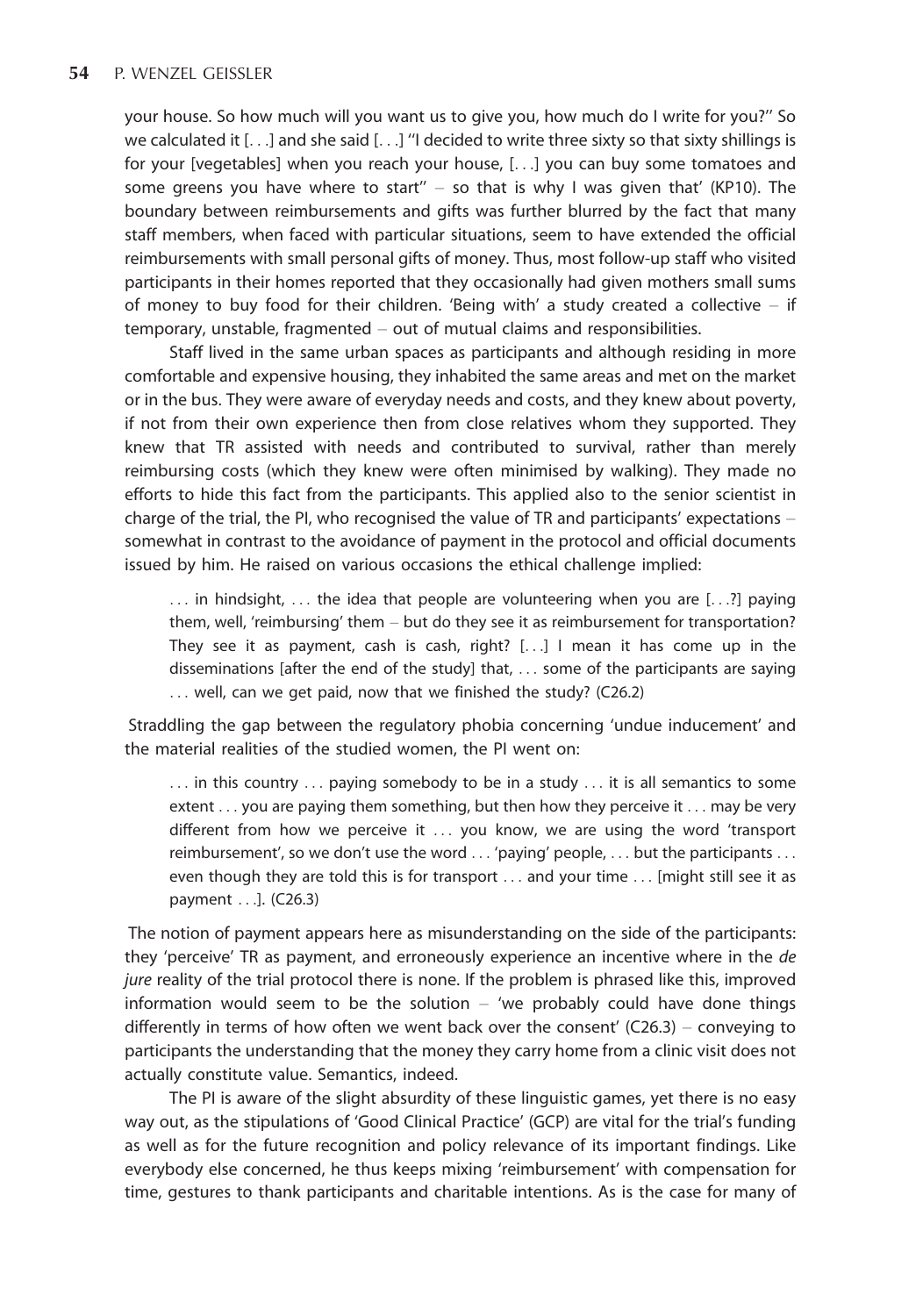his colleagues, he wishes to improve the conditions of those he studies. When we claimed, in a draft paper, that poverty was obscured by the structures of the research endeavour, he remarked that everything he does as public health researcher is pervaded by poverty: 'Poverty overwhelms pretty much everything ...'. Known to staff and participants, he is the initiator of charitable events in Kisumu, and funder and fundraiser of an orphanage, and his social commitment permeates this trial. And yet, despite his ethical reflections and his openness in interviews and personal conversations, his subtle deliberations about the value of research could not make their way into official study documents and the public discourse of the research collaboration. In public he would, like any of us, have laughed it off as 'we don't pay'.

# The Open Secret of Value – Irony, Joking and Peer Talk

A curious aspect of the insistence upon the non-value nature of TR by trial management and staff is that, if pressed by a situation  $-$  for example, when faced with poor recruitment figures  $-$  or by an ethnographer's questions, almost everyone would acknowledge that TR indeed has a net value for participants, that it is linked to participants' willingness to join a trial, or even that it amounts to a payment. As many colleagues involved in trials in Africa privately agree, TR 'is a slippery slope' that leads one from the ethical heights of altruism and voluntarism  $-$  the gift of bodily participation  $$ down to the level of coercion and potential exploitation, and the moral dangers of a market in bodies. The somewhat stubborn insistence that 'we don't pay' is at least partly due to awareness of the fragility of this construction.

The invisibility of value in TR is then somewhat different from, but related to, the 'erasure of obscene discrepancies', which Paul Farmer accuses bioethics of, and which he explains with the 'experience distant' professions involved in their formulation (2003, p. 204). While inequality and poverty are indeed sometimes erased from bioethics texts, or at least excluded from bioethicists' worries, they are obvious in the concrete material engagements of transnational medical research, and present in the consciousness and everyday speech of the actors involved. Hence the gap between ethics text and scientific work, which is not just about erasure, but about unknown knowns, or silences within knowledgeable practice.

This brings me back to the smile that accompanies the statement that 'we don't pay'. Irony is a crucial device in maintaining the awkward balance between knowing that TR is not a reimbursement and the terminological rigour that it is. Although the value of TR is not publically spoken about, it features in private conversations among peers, such as between the PI and the anthropologist. In these contexts, one can acknowledge that it is just 'semantics'. One can laugh  $-$  if uncomfortably  $-$  about it. What remains impossible, however, is to commit one's doubts to paper, or to discuss them publicly, involving different interest groups, such as participants, staff and scientists.

#### The Failure of the Gift?

#### A Misnomer

This is then the conundrum: clinical trials transfer value, including money, to participants; this value transfer is recognised by everybody involved; and this recognition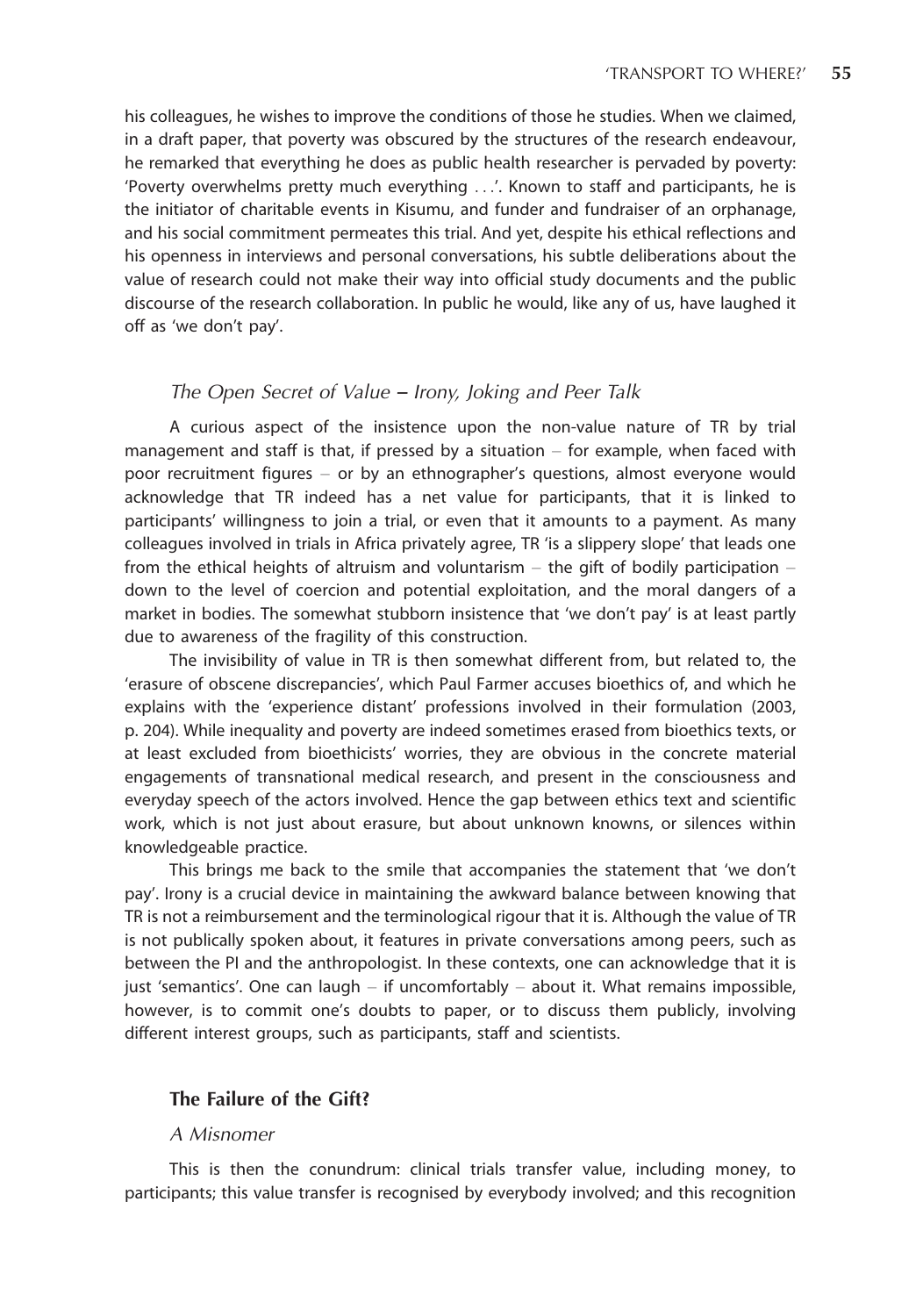is excluded from the public space of the trial. It is, in the words of more than one of the researchers and staff we spoke to, an 'open secret' - or, in Michael Taussig's terminology, a 'public secret' in the sense of a known unknown, constitutive of a particular social order (1999). The counter-factual terminological rigour concerning TR, combined with silence and irony, strategic ignorance, and implicit acknowledgement of value-exchanges, is morally and politically problematic. It can seem dishonest, and it could be said to veil the material reality of value in clinical trials. Although (or precisely because) this veil is thin and transparent, this discursive convention disallows open debate, and prevents questions of value and justice from being raised, and from becoming part of public debate about public health.

Given the fact that everybody involved seems to have accepted that value is transferred in TR it would seem appropriate to abandon this performance of valuelessness. There isn't much point to calling payments 'transport reimbursement' any more  $-$  be it in clinical trials or within the wider health care system, where the system of 'reimbursement' for 'volunteers' has become very widespread (see Samsky this issue, Prince forthcoming). The question that arises is then how one ought to understand the transfers of value in clinical trials, epitomised by 'transport reimbursement', instead of concealing them. This 'ought' is not only a matter of representation  $-$  how does one correctly represent the reality of value transfers  $-$  but at least as much a problem of deontology  $-$  how should one speak about the value of public health research, if speech, as part of scientific practice, aims to contribute to public (just, equitable) health in a healthy public sphere.

#### Gift or Commodity?

The centrality of value to clinical trials stands in contrast to bioethicists' insistence that considerations of value and profit  $-$  any nexus between trial participation and the fulfilment of needs - is antithetical to ethical research practice. Current bioethics centres on the notion of autonomy and, derived from it, that of voluntariness and altruism. What has to be protected is the liberty of the individual, which is threatened by implications of need and interest. Somewhat paradoxically, given the individualism of liberal economic definitions of freedom, economic rationality is here portrayed as conflicting with the absolute, immaterial freedom of disinterested self-sacrifice for the public good. Ethics appears as antithetical to economics. To remain ethical, material transfers attendant on bodily participation in research must conform to a specific idea of the gift  $-$  what anthropologists have referred to as the hypothetical concept of the 'free gift', a 'gift for nothing', valueless, non-calculating, pure, and without expectation of return. Such a gift should have no ties attached, not to other people, not across time, nor to one's bodily needs and desires. Motivated only by the will to contribute to scientific progress  $-$  a distant common good without a mediating 'social' – the free gift is consummated in the moment of its donation, and leaves the freedom, and the futures, of donor and recipient untouched.

These observations could lead one to conclude that the gift, as understood in contemporary bioethics debates, has simply failed. Indeed, it seems futile to deny the omnipresence of value and calculation throughout human subject engagements with trials. If the gift has failed, its supposed opposite, the commodity rears its head. Exit morality, enter the market. If people don't deal with research in terms of gifts, well, then transactions are probably commoditised  $-$  that is they should be recognised as exchanges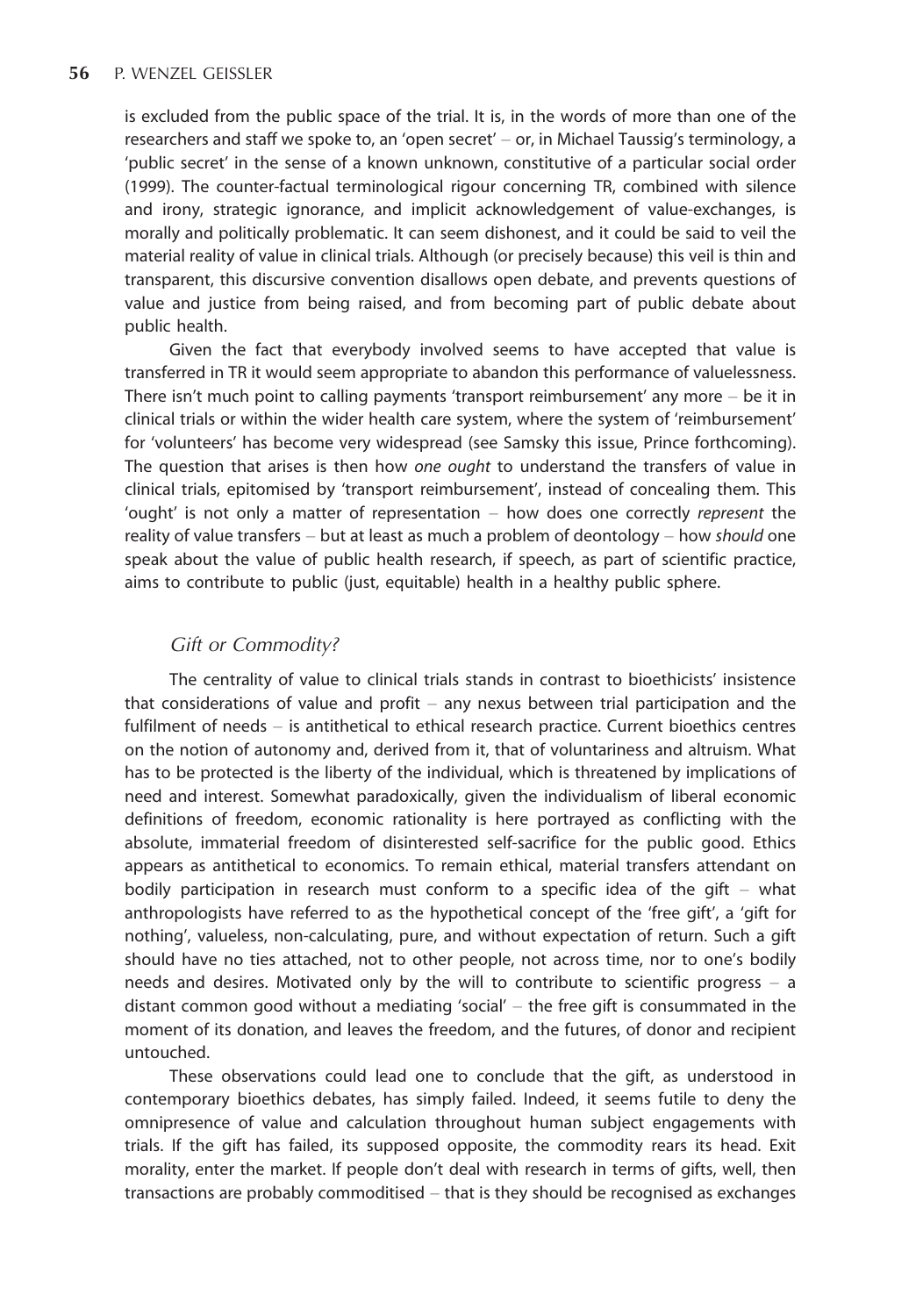of value in different currencies, including bodily substance, risk, time and money. This is the logical move, mentioned in the introduction, that some ethicists propose in an effort to realign medical ethics and a particular economic notion of freedom.

The crudest conclusion from this shift would be to consider research participants' bodily materials as commodities  $-$  selling blood samples, organs, etc.  $-$  but this conflicts with the near universal idea of the inalienability of the body. However, one could consider participation in trials as free labour (which can be bought and sold), and transactions of value, such as 'reimbursement', as payments or wages. In recent literature this idea of 'clinical labour' (Cooper 2008) comes in two different versions. One, proposed by some bioethicists, is economically liberal, aligning clinical labour with other unskilled labour in economically poor, low-wage settings, at a fixed low rate  $-$  talking about the 'price of a research subject' (Dickert & Grady 1999) accepting the commercialisation of research and the place of unskilled labour in late capitalism as givens. Trial participants are here, like labourers, free to choose selling their time and bodily substance. The second one, developed by anthropologists and sociologists of medical research, comes to the same conclusion out of broadly Marxist reasoning. By critiquing the misrepresentations that the ideology of the free gift produces, and replacing them with truthful materialist understanding, the hope is that the correct recognition of clinical labour would unleash social transformation analogous to older labour movements (see Folayan & Allman, this issue). The former wants to adjust norms to the economic status quo, while the latter proposes, within a progressive deontology, to find origins of political-economic transformation in the given material reality (see Cooper this issue). While the political intentions of both arguments are different, both seem to accept that the gift has failed, and that the market variously understood as invisible hand, or as generative of transformative contradictions – has taken over. In the remainder of the paper I consider the possibilities and limitations of this move and conclude by considering what the gift, if reconceptualised, may still have to offer.

#### Gifting as Proposition and Evocation

The older, purist bioethicists who insist on participation being a free gift and those who advocate the liberation of 'clinical labour' could be opposed (and pose at times) as 'idealist' and 'materialist'. However, they share certain premises regarding the nature of money and monetary exchange.

#### Immoral Money?

First, they seem to agree that moral and economic considerations belong to separate spheres and should not be conflated, each of them giving, respectively, priority to morality or political economy. Promiscuity between the two is a threat. Money epitomises this danger of promiscuity. It materialises the abstract, amoral, calculating quality of economic rationality that must be kept away from moral reasoning.

This understanding of money as amoral or even immoral does not seem to be as obvious to the women quoted above, who appreciated the moral value of monetary support as much as the material manifestations of care. The distinction between money and morality has for long been analysed as a cultural construct by social anthropologists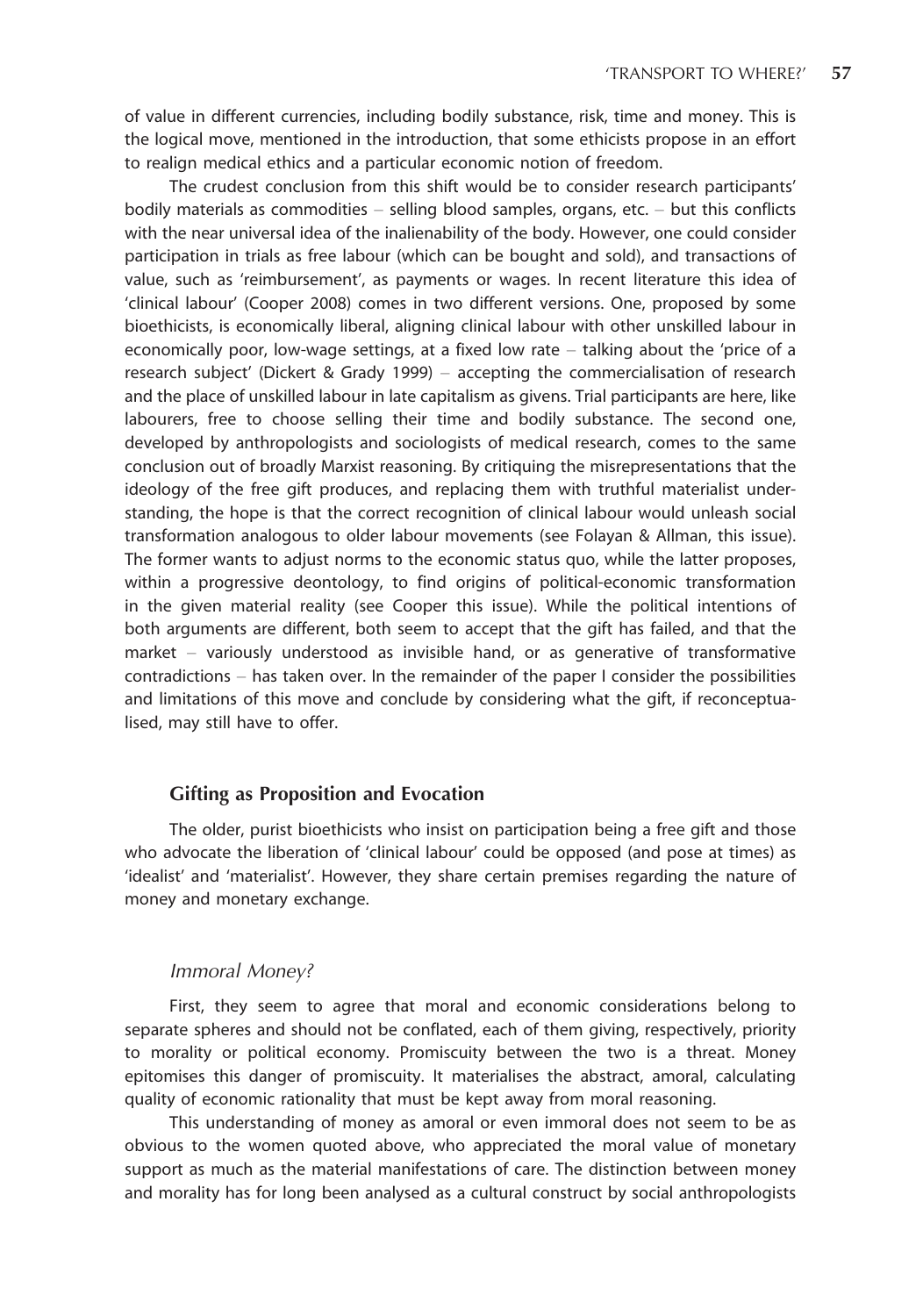who showed that monetary exchanges and moral action are commonly intertwined, and that the neat separation between morality and economy may indeed be part of a particularly 'western' cultural formation (in the sense of deriving from Christian and enlightenment sources), or even of an ideology of capitalism, while people all over the world, including those in core capitalist institutions, tend to mix and connect economic and moral domains (see Parry & Bloch 1989, Maurer 2006, see also Mauss 1923). In other words, the western commonsense association of money with individuation and rational calculus might not be helpful to understand the workings of value, and values, in a clinical trial; instead, the ethnography of the trial might shed some light on the workings of such separation.

In the scientific context examined here, a related common assumption about money deserves mention. By engendering an interest in personal profit, money might endanger not only moral reasoning, but also the (supposedly amoral) validity of scientific knowledge which, in theory, arises from impartial investigation premised upon universal social values. Economy and epistemology are here opposites, just like morality and economy. While this argument deserves consideration where funding for medical research and the commodification of its results are concerned, this opposition does not seem to hold for the women above, for whom 'being with' the trial produced simultaneously knowledge of medical facts as well as health care possibilities, and opportunities for modest material gain.

#### Individual Freedom?

The notion of money as abstract and individuating is linked to another premise shared by advocates of purist bioethics and of clinical labour alike: the idea of freedom and autonomy. For both, the gift is free, that is an (individual) gesture without calculus, value and expectation of direct return, performed by free, individual actors out of individual moral (or spiritual) motivation. This idea of gifting is opposed to an alternative vision of individual action as commodity exchange, premised upon self interest, calculation and the maximisation of pleasure or utility. Liberty and autonomy are the central nodes around which both the free gift, and free labour are constructed.

What is absent from both renderings of value transactions is the notion of a collective  $-$  a 'social'  $-$  be it as an existing reality that facilitates and underwrites value transfers, in the way in which the nation-state did in mid-twentieth-century ideas about voluntary blood donation (e.g., Titmuss 1970), or as a project entailed by these transfers, a future evoked by transacting value, such as, for example, in the communities engendered by 'benefit sharing' in relation to bioprospecting and intellectual property (see Hayden 2007). The possibility of value transactions not as individual acts but as produced by and productive of collective forms does not occur either in the imaginary of free gifting, or in the alternative proposition of replacing it with free labour. It is assumed that the act of giving and receiving material value is a momentary engagement between individuals, existing in the present. These assumptions about the (a)sociality and (a)temporality of clinical trial transactions reflect only one, narrow understanding of the gift which maybe symptomatic of the historical condition described by some sociologists as the 'death of the social' (Rose 1996). While it is necessary to acknowledge the vital value transacted in TR (and thus to get rid of the misnomer of 'transport reimbursement'), this need not lead to the replacement of the pure gift with a pure commodity or free labour. By way of conclusion, I want to return to the gift in a somewhat fuller sense.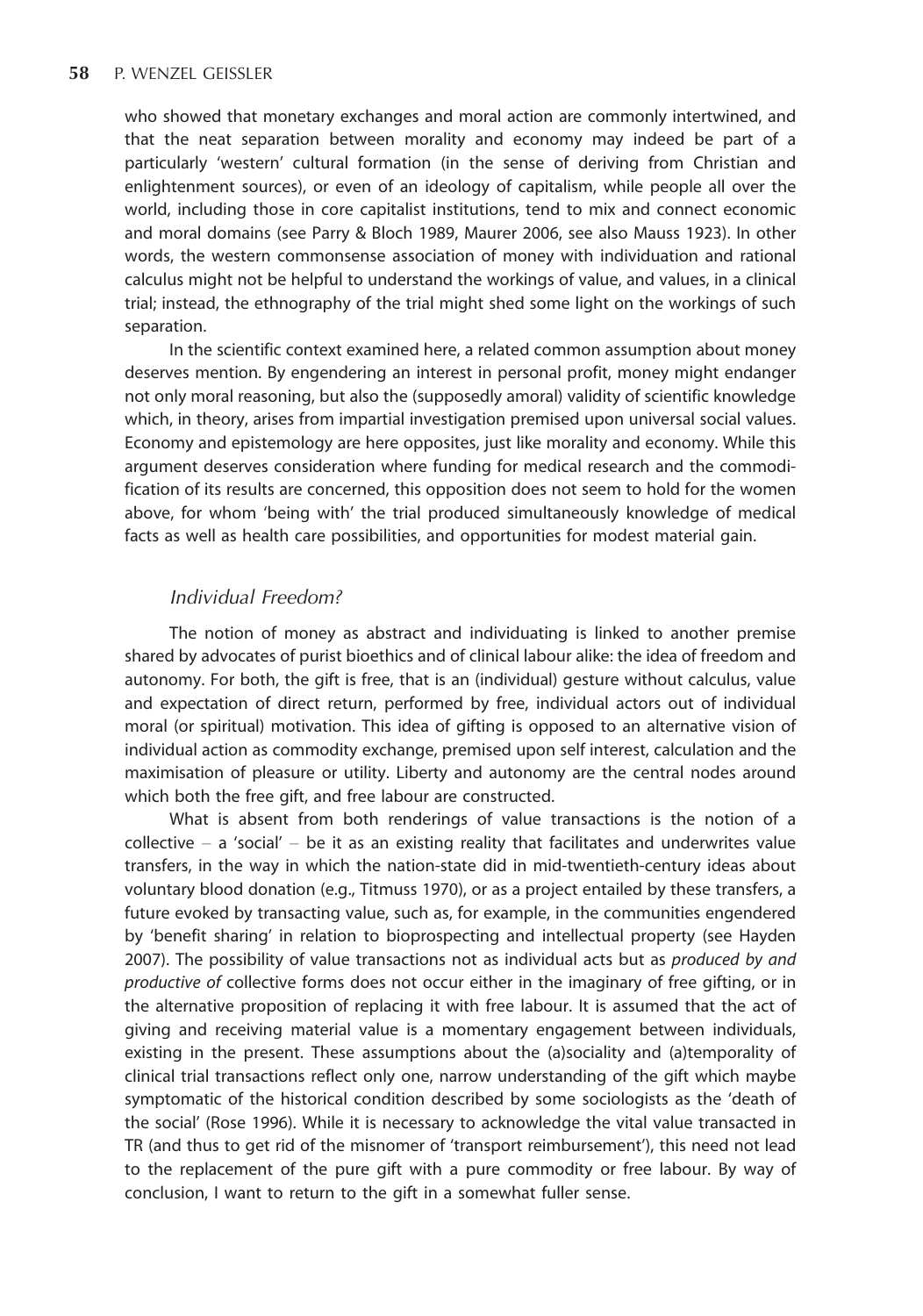#### Gift and Collective

When I propose that we hold on to the notion of the gift to designate trial value transfers, it is not in the sense of a pure, free gift that cannot be calculated and has no expectation of return or duration. Anthropologists have long argued that gifts create associations, indeed, that the idea of a 'social' may be built upon gift exchange, and that gifting plays out over time, involving memories of past actions and anticipation of futures (e.g. Mauss 1923, Malinowski 1922). $8$  The gift is thus a pointer towards future collectives and possibilities.

The role of gifting in the creation of social collectives and futures is aptly illustrated by recent ethnography from western Kenya. Shipton (2007) argues that acts of giving and receiving permeate Luo society, creating 'attachments' which do not only form collectives of people in the present, but they also forge links between past, present and future. Such transactions  $-$  exemplified by gift-giving in the context of bride wealth and marriage  $$ build upon previous exchanges and anticipate future ones, entangling people into each other's lives and trajectories. They cannot be understood as mere 'exchanges', even though they may be calculated, evaluated or complained about. The emphasis on gifting as engendering futures is also developed in the ethnography, from the same area, by Geissler and Prince (2010), which shows that the growth of life, reproduction and health, is premised upon acts of giving. Gifts here are always about long-term relations, creating collective associations and opening futures. Similar observations were made by other Africanist anthropologists, such as Hutchinson in southern Sudan, revealing the relational and creative role of money, intertwined with that of blood and kinship, conflating economic and moral practices (1996).

Drawing, for this argument, upon local African ethnography plays with the danger of being misread as a culturalist argument. Let me therefore be explicit: these ethnographic accounts from nearby were chosen for convenience, perhaps to facilitate a localised conversation between anthropologists and scientists. They should not imply that value transactions in clinical trials should be conceptualised as potentially creative and socially productive gifts, because of their particular 'cultural' context  $-$  as cultural relativist versions of 'African' bioethics would have it. Instead, the cultural context at hand lends itself to illustrate the universal productive force of gifting, which applies in western Kenya as much as elsewhere.

In a completely different social and historical context, the link between gifting and collective forms was thus also described by Richard Titmuss in his work on blood donation in mid-twentieth-century Britain (Titmuss 1970, cited in Oakely & Barker 2004). In Titmuss' version, the collective in question is the nation-state, and, he argues, it is because this collective is already in place that people are able to give 'gifts to strangers' (1970). What Titmuss' analysis is less interested in, is that gift-value transfers also contribute to bringing collectives into being. The post-war British National Health Service, Titmuss' prime subject of analysis, was not only premised upon the nation but also contributed to the creation of the specific mid-twentieth-century British nationhood. For Titmuss, the nation-state in its post second world war welfare version was a quasi-natural frame of reference and the question of how collectives such as this come into being was of less interest than what they can make one do. By contrast, if we think about practices such as blood donation  $-$  or transnational clinical trials  $-$  today, the nation-state no longer provides such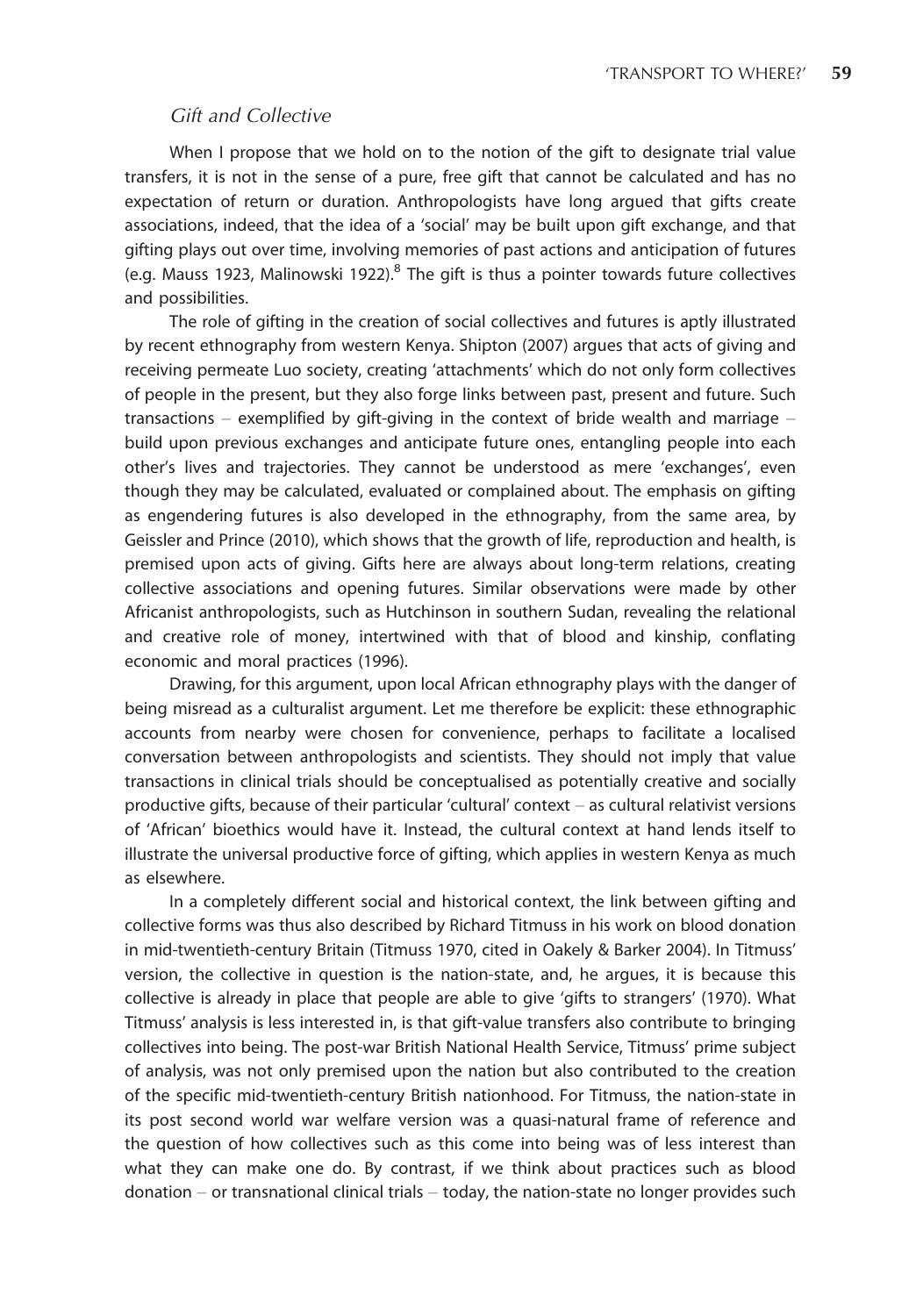an obvious framing, and processes of societal association and collectivisation pose a pressing problem.

If I suggest here that we recognise the ability of gifting to create collectives and open futures, I do not want to evoke cultural collectives such as 'the Luo' (although sensitive ethnographies such as Shipton's help us to appreciate the nature of the gift). Neither do I believe that we can 'return' post-neoliberal Kenya to Titmuss' 1948 welfare Britain. Indeed, as Busby warns us, the nostalgic evocation of past collectives such as 'the nation' in the context of bioscience and public health may be dangerous in a situation where the nation-state has decayed or where it no longer pursues public well-being (2006). Instead, my more humble proposition is to expand our ethnographic sensitivities to the possible collectives and aspirations that are implied and evoked when trial participants choose to give their time and bodily substance, and to accept material transfers of value, including money.

#### Citizenship as Experiment

Partly in response to the less stable and obvious nature of citizenship today, compared to Titmuss' time, the past decade has seen an abundance of fruitful anthropological explorations of increasingly manifold, fluid and fragmented 'citizenship(s)', including, importantly 'biological citizenship' (Rose & Novas 2005). The latter concept, and it is more comprehensive predecessor 'biosociality' (Rabinow 1996), would seem particularly relevant here (see especially Biehl 2004, Nguyen 2004). The social ties described above could, derived from this literature, be described as 'experimental citizenship'. Such terms would reflect some of the participating women's claims and desires: the material transfers provided by the trial substitute in part for the welfare and health care they would be entitled to as national citizens, and in turn most of them struggle to be 'good citizens' of the trial and of KEMRI/CDC. 'Experimental citizenship' would also reflect the peculiar nature of this kind of association: it is citizenship on time, on trial, more a search for citizenship, than a comprehensive and lasting attachment as national citizenship would claim to be.

On the other hand, describing the tentative associations produced within the trial as (yet) another form of 'citizenship' risks devaluing the older, more comprehensive political project, that the term once entailed. The inflationary use of multiple citizenships makes it difficult to measure the shortcomings of emergent and fragile forms of association that arise, in part, in response to the collapse of nation-state citizenship; this seems now just like one of many of its kind, rather than a universal standard and aspiration. Thus, although trial participation might entail a search for a lost citizenship, and although it indeed is an experimental social formation, the multiplication of citizenships is marred by the same problem as the anthropological proliferation of 'modernities' in the 1990s: that of discounting people's aspirations for a more encompassing, universalist and enduring form of societal association (see Ferguson 2006).

The women quoted in this essay evoke the 'hospitality' and conviviality of trial relations, they describe trust and care, and they make reference to the larger institutions of scientific knowledge of health care and of government that they imagine behind their clinical trial. Similar observations were made by other ethnographers who attended to the experience of African participants in transnational public health research and found that they pursued long-term relations and new kinds of belonging in their engagements with clinical trials, rather than seeking mere material benefits or means of survival under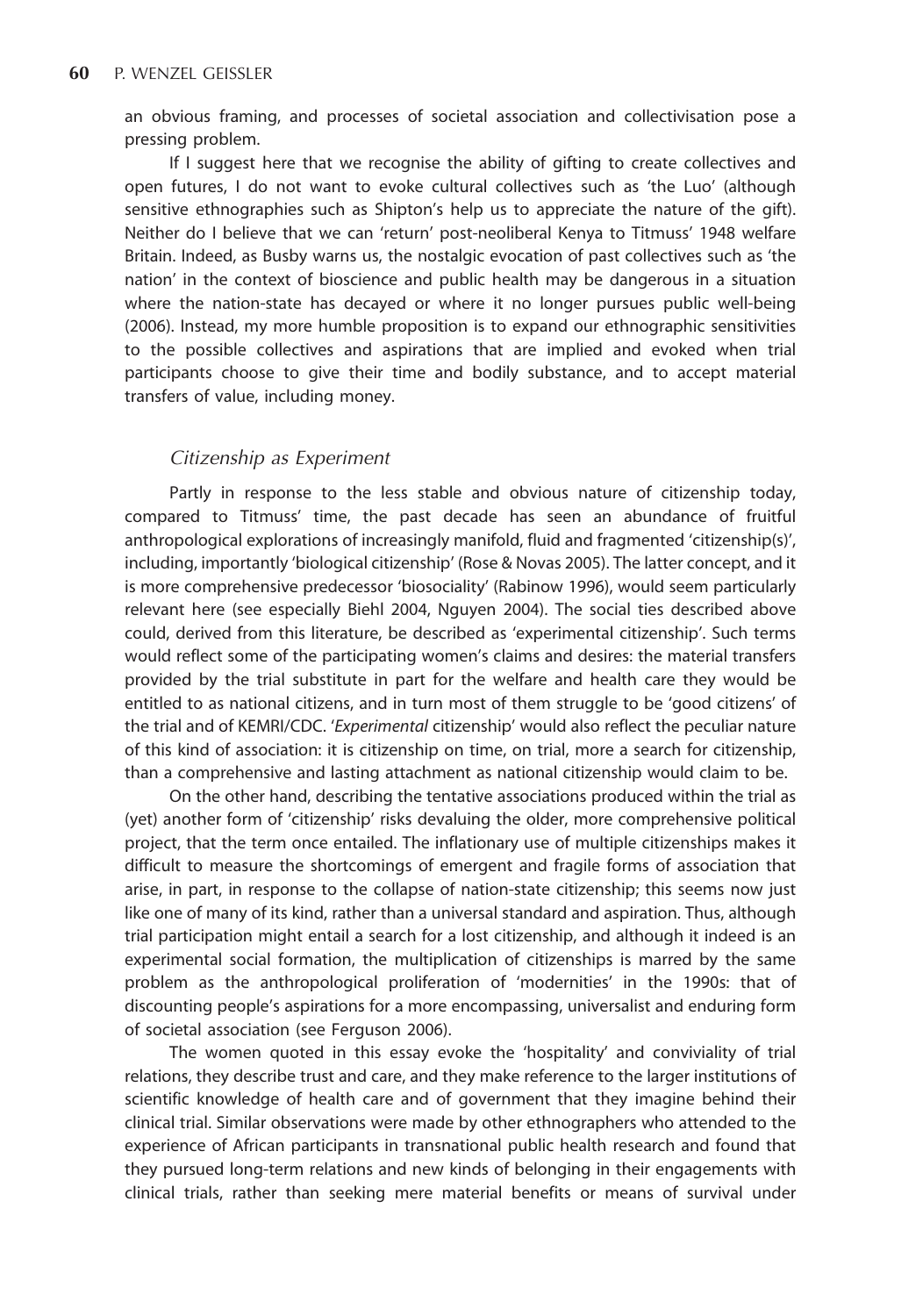conditions of deprivation (e.g. Leach & Fairhead 2007, Molyneux et al. 2005, Geissler et al. 2007). This does not mean that a woman gifting bodily specimens and accepting reimbursements necessarily has a clear picture of the collectives and affiliations she aims to attach herself to, and in this regard her situation may be different from mid-twentiethcentury nation state citizens. Maybe the collectives that she seeks to associate herself to do not even yet exist in a specific form. It is through her attachments that she pursues them and that they gradually take shape. As ethnographers  $-$  as well as scientists in public health, I would argue<sup>9</sup> – we should attend to this search for 'transport', as evoked at the beginning of this essay, for movement and transformation  $-$  of knowledge and of the world that is made known  $-$  beyond the existing conditions of life and of economic, political and social deprivation.

# **NOTES**

- 1. I gratefully acknowledge the assistance of the people working on the Kisumu trial  $$ scientists, research staff, clinicians, participants and their relatives. Warm thanks to all, present and past colleagues in the 'Research communities study', notably Philister Adhiambo Madiega and Gemma Jones, as well as to research students Patricia Kingori and Tracey Chantler. Particular thanks, to the senior colleagues from KEMRI and CDC, who allowed us to study their work. The journal's reviewers provided helpful advice. Fieldwork was funded by the Wellcome Trust with support from the Max Planck Institute for Social Anthropology (Research group 'Law, Organisation, Science and Technology').
- 2. KEMRI was founded by government act in 1979, as one of several 'para-statal', usually collaboratively funded, scientific institutions. The US government CDC is a main collaborator, conducting research on malaria, HIV and emergent diseases. KEMRI and CDC have since 1979 focused on western Kenya and have jointly built the KEMRI/CDC field research station, which is part of the KEMRI 'Centre for Global Health' which has expanded continuously during the 1990s and is today one of the leading medical research sites in Africa, with world-class laboratories and an annual budget in excess of USD30 million, hosting approximately 1300 staff members, funded by CDC and other funders, and employed by KEMRI on temporary contracts, and hundred thousands of participants involved in surveillance and clinical trials.
- 3. Fieldwork was conducted from 2006 to 2010 with the approval of KEMRI, CDC and other collaborators involved in HIV research. I am grateful for the support and trust we received from our colleagues. This article presents the author's reflections and aims to contribute to an open discussion with scientist and ethicist colleagues.
- 4. 'Good Clinical Practice' (GCP) is a regulatory protocol, issued by the International Conference on Harmonisation, that details practical procedures around clinical trials. It has been endorsed by the World Health Organisation and the US Federal Drug Administration, which is responsible for licensing pharmaceuticals to the world's largest pharmaceutical market, and is therefore of crucial importance to the conduct of clinical trials all over the world (see e.g. EMEA 2002).
- 5. Only in 2008, prompted by a member of the Kenyan ethics review committee who had stumbled over the sentence 'according to standard guidelines' in a protocol submitted for ethics approval, the KEMRI/CDC field station issued such guidelines in an attempt to standardise reimbursements across a growing number of research projects. According to this document, participants in Kisumu city would be reimbursed 300 Ksh, while those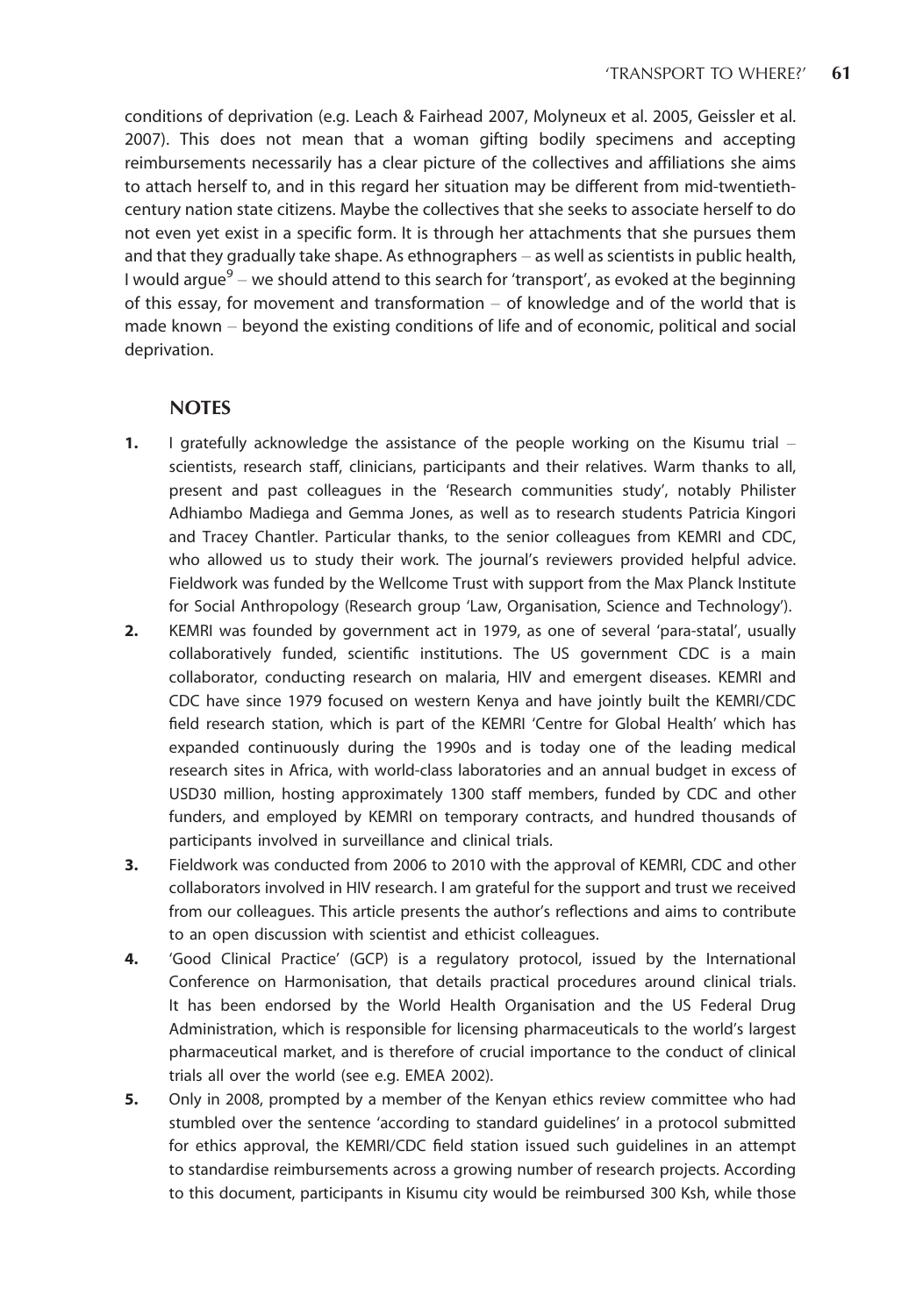#### 62 P. WENZEL GEISSLER

in rural areas would receive 120 Ksh, which was explained with the higher transport costs in town.

- 6. As this example shows, procedures were relatively flexible and informal at the time; this has changed since then. As part of the ongoing effort at greater standardisation and regulation of material transfers in clinical trials, the precise amounts disbursed as transport reimbursement are now (2010) stated on all trial related information materials and consent forms, as well as on the approved research protocol. Any subsequent changes to reimbursement rates are now considered formal amendme[nts of the protocol](http://demokrasia-kenya.blogspot.com/2009/08/poor-kenyan-women-detained-in-hospital.html) [and require written approval from institutional review boards in Kenya and](http://demokrasia-kenya.blogspot.com/2009/08/poor-kenyan-women-detained-in-hospital.html) USA. Thus, trial participants are today fully aware of the reimbursement amounts they are entitled to. It should, however be stressed, that the practices described here did not constitute a breach of regulations at the time.
- 7. Some Kenyan hospitals have, similar to other African countries, the habit of detaining patients with unpaid bills, in particular postpartum women, with the result that their bills increase further, and their health and well-being is put at risk (see http://demokrasiakenya.blogspot.com/2009/08/poor-kenyan-women-detained-in-hospital.html; Kippenberg et al. 2008).
- 8. Famously, Mauss quoted an Inuit proverb that 'Gifts make slaves as whips make dogs'  $(1923: xxiv)$  – a stark contrast to the tie between individual autonomy and gift-giving maintained by bioethicists' rendering of the gift.
- **9.** The recent proposition by the international HIV activist Marie de Cenival  $-$  a propos the widely discussed question of 'undue inducement' by trial-provided quality health care to extend health care in transnational clinical trial sites beyond trial participants and beyond the time limits of the trial  $-$  sidestepping the concern with inducement and radically changing the aims and nature of long-term medical research endeavours illustrates the scope of the political debate about the aims of public health research, which could result if trial participants quest for 'transport' was taken seriously (de Cenival 2008).

#### **REFERENCES**

- ANDERSON, J. A. & WEIJER, C. (2002) 'The research subject as wage earner', Theoretical Medicine and Bioethics, vol. 23, no. 4, pp. 359-376.
- BIEHL, J. (2004) 'The Activist State: global pharmaceuticals, AIDS and citizenship in Brazil', Social Text, vol. 22, no. 3, pp.  $105-132$ .
- BUSBY, H. (2006) 'Biobanks, bioethics and concepts of donated blood in the UK', Sociology of Health & Illness, vol. 28, no. 6, pp. 850-865.
- DE CENIVAL, M. (2008) 'L'éthique de la recherche ou la liberté d'en sortir' ['Ethics of research: the freedom to withdraw'], Bulletin de la Societe de Pathologie Exotique, vol. 101, no. 1, pp. 98-101.
- DICKERT, N. & GRADY, C. (1999) 'What's the price of a research subject? Approaches to payment for research participation', The New England Journal of Medicine, vol. 341, no. 3, pp. 198–203.
- EMEA (EUROPEAN MEDICINES AGENCY) (2002) ICH Topic E 6 (R1) Guideline for Good Clinical Practice, EMEA, London.
- FARMER, P. (2003) Pathologies of Power: Health, Human Rights, and the New War on the Poor, University of California Press, Berkeley, CA.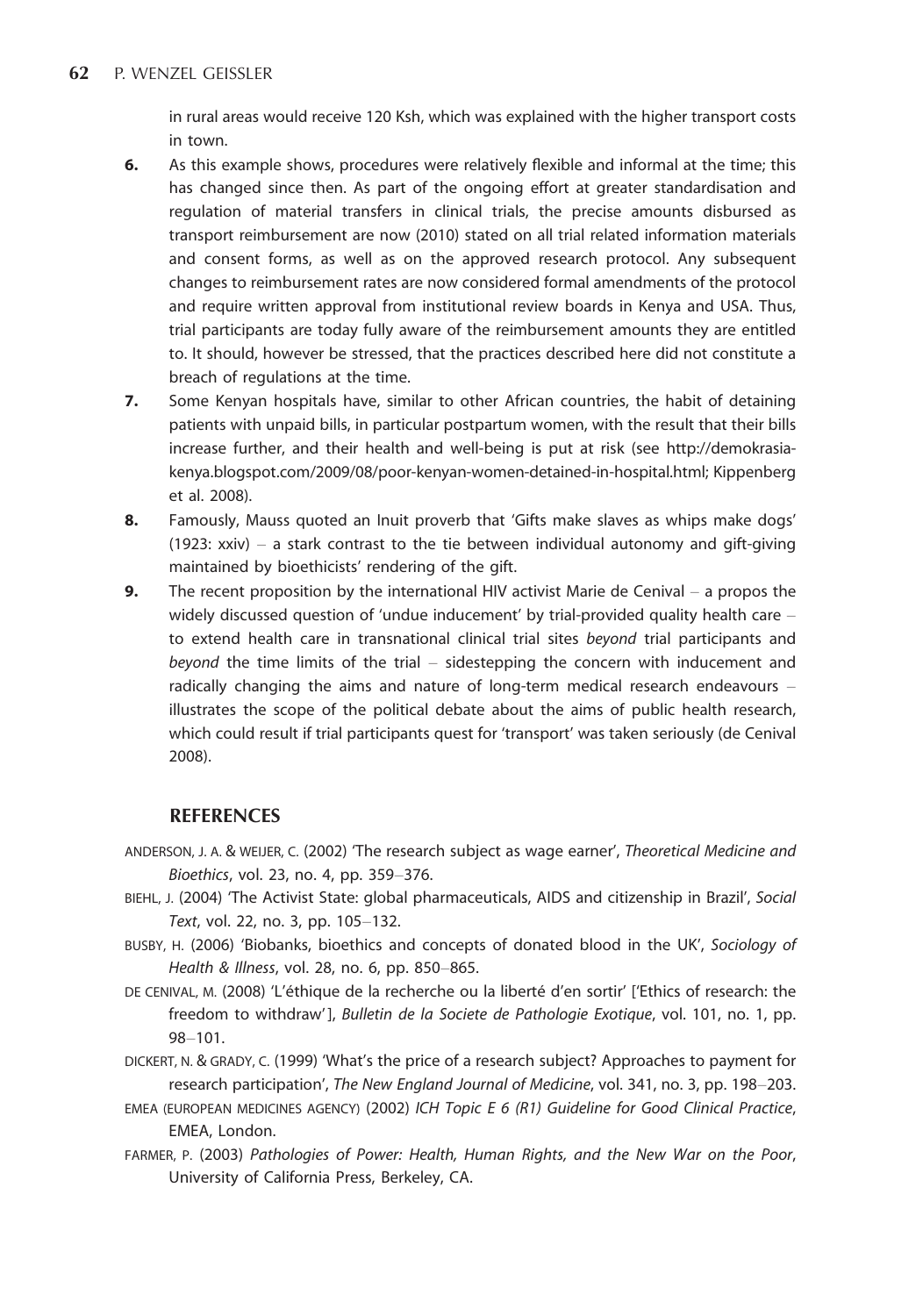- FERGUSON, J. (2006) Global Shadows. Africa in the Neoliberal World Order, Duke University Press, Durham.
- GEISSLER, P. W., KELLY, A., IMOKHUEDE, B. & POOL, R. (2007) 'He is now like a brother, I can even give him my blood - relational ethics and material exchanges in a malaria vaccine "trial community" in The Gambia', Social Science and Medicine, vol. 67, no. 5, pp. 696-707.
- GEISSLER, P. W. & MOLYNEUX C. (EDS) (2010) Evidence, Ethos and Experiment: The Anthropology and History of Medical Research in Africa, Berghahn Publishers, Oxford.
- GEISSLER, P. W. & PRINCE, R. J. (2010) 'The Land is Dying': Contingency, Creativity and Conflict in Western Kenya, Berghahn Publishers, Oxford.
- HAYDEN, C. (2007) 'Taking as giving: bioscience, exchange, and the politics of benefit-sharing', Social Studies of Science, vol. 37, no. 5, pp. 729-758.
- HUTCHINSON, S. (1996) Nuer Dilemmas. Coping with Money, War, and the State, University of California Press, Berkeley, Los Angeles, London.
- KIPPENBERG, J., SAHOKWASAMA, J. B. & AMON, J. J. (2008) 'Detention of insolvent patients in Burundian hospitals', Health Policy Plan, vol. 23, no. 1, pp. 14-23.
- LEACH, M. & FAIRHEAD, J. (2007) Vaccine Anxieties: Global Science, Child Health and Society, Earth Scan, London.
- LEMMENS, T. & ELLIOTT, C. (1999) 'Guinea pigs on the payroll: the ethics of paying research subjects', Accountability in Research: Policies and Quality Assurance, vol. 7, no. 1, pp. 3–20. MALINOWSKI, B. (1922) Argonauts of the Western Pacific, Routledge, London.
- MAURER, W. (2006) 'The anthropology of money', Annual Review of Anthropology, vol. 35, no. 1, pp. 15-36.
- MAUSS, M. (1990 (orig. 1923)) The Gift. The Form and Reason for Exchange in Archaic Societies, Routledge, London.
- MOLYNEUX, C. S., PESHU, N. & MARSH, K. (2005) 'Trust and informed consent: insights from community members on the Kenyan Coast', Social Science & Medicine, vol. 61, no. 7, pp. 1463-1473.
- NGUYEN, V.-K. (2004) 'Antiretroviral globalism, biopolitics, and therapeutic citizenship', in Global Assemblages: Technology, Politics and Ethics as Anthropological Problems, eds A. Ong & S. J. Collier, Blackwell, London, pp. 124-144.
- OAKLEY, A. & BARKER, J. (2004) Private Complaints and Public Health. Richard Titmuss on the National Health Service, Policy Press, Bristol.
- PARRY, J. & BLOCH, M. (1989) Money and the Morality of Exchange, Cambridge University Press, Cambridge.
- PETRYNA, A. (2005) 'Ethical variability: drug development and globalizing clinical trials', American Ethnologist, vol. 32, no. 2, pp. 183-197.
- PRINCE, R. J. (forthcoming) 'Imaginations of public health: volunterism and volunteers in the HIV economy in Kenya', in Changing Forms of Public Health in Africa: Ethnographic Perspectives, eds R. J. Prince & R. Marsland, Ohio University Press, Athens.
- RABINOW, P. (1996) 'Artificiality and enlightenment: from sociobiology to biosociality', in Essays on the Anthropology of Reason, ed. P. Rabinow, Princeton University Press, Princeton, pp. 91-111.
- RAJAN, K. S. (2006) Biocapital: The Constitution of Postgenomic Life, Duke University Press, Durham.
- ROSE, N. (1996) 'The death of the social? Reconfiguring the territory of government', Economy and Society, vol. 25, no. 3, pp.  $327-356$ .